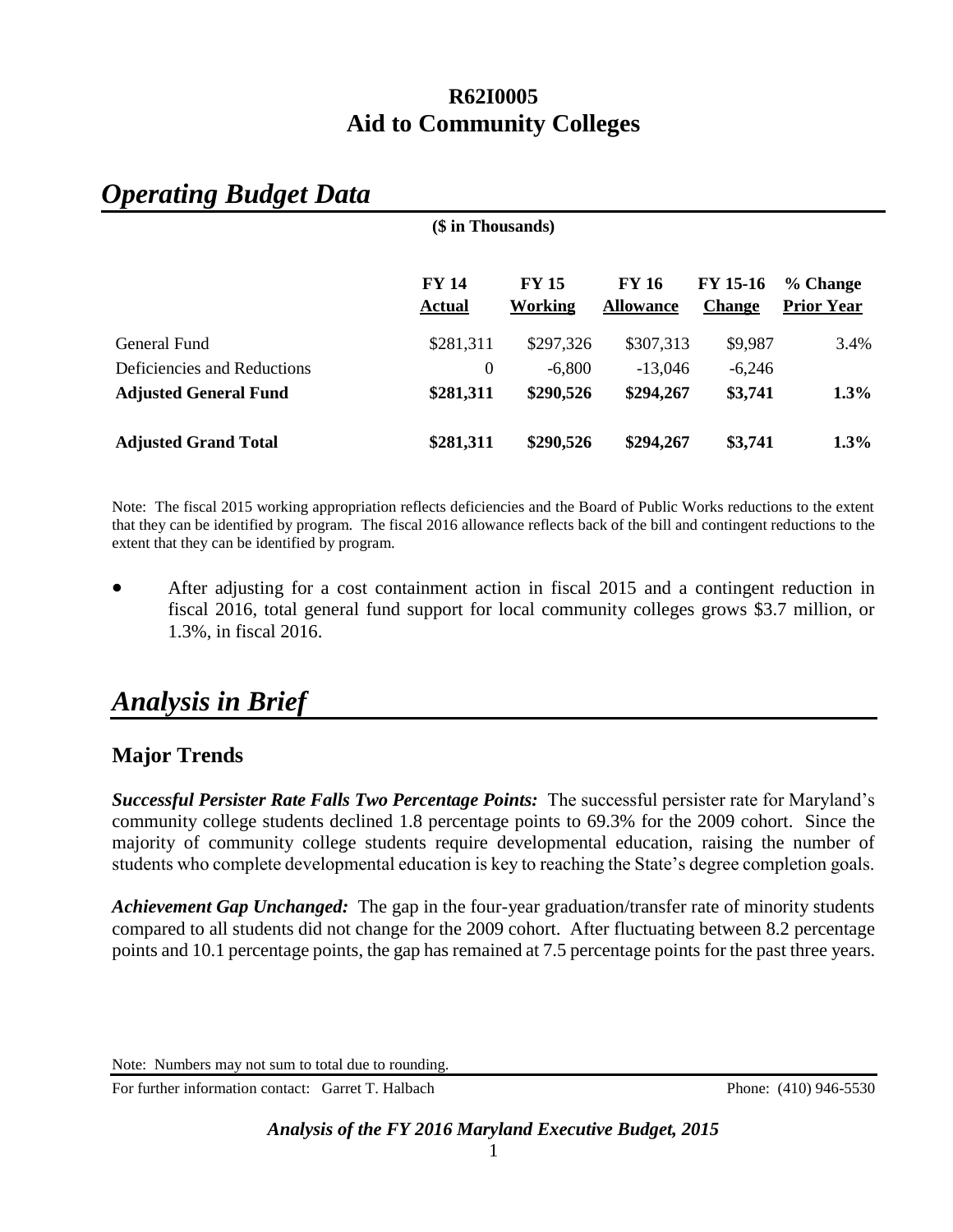## **Issues**

*Tuition, Fees, and Student Aid at Community Colleges:* Though much more affordable than the State's public four-year institutions, Maryland's community colleges were still about \$300 more expensive than the national average in fall 2014. Colleges offered students \$13.6 million in need-based institutional aid in fiscal 2014.

*Community College Coordination:* The coordination of community colleges differs nationwide. Maryland's coordinating body, the Maryland Higher Education Commission, is relatively weak compared to Maryland's competitor states. Some other states have strong central coordinating boards that can create or require implementation of policies.

*Tuition Waiver Expansion Concerns Community Colleges:* The number of tuition waivers in statute in Maryland has grown in recent years, and community colleges have raised concerns that waivers merely pass on the cost of attendance from one needy population to other students.

## **Recommended Actions**

|    | <b>Total Reductions</b>                                       | \$11,656,003 |
|----|---------------------------------------------------------------|--------------|
| 2. | Reduce the community college formula grant.                   | \$11,656,003 |
| 1. | Strike the contingent reduction language on the Cade formula. |              |
|    |                                                               | <b>Funds</b> |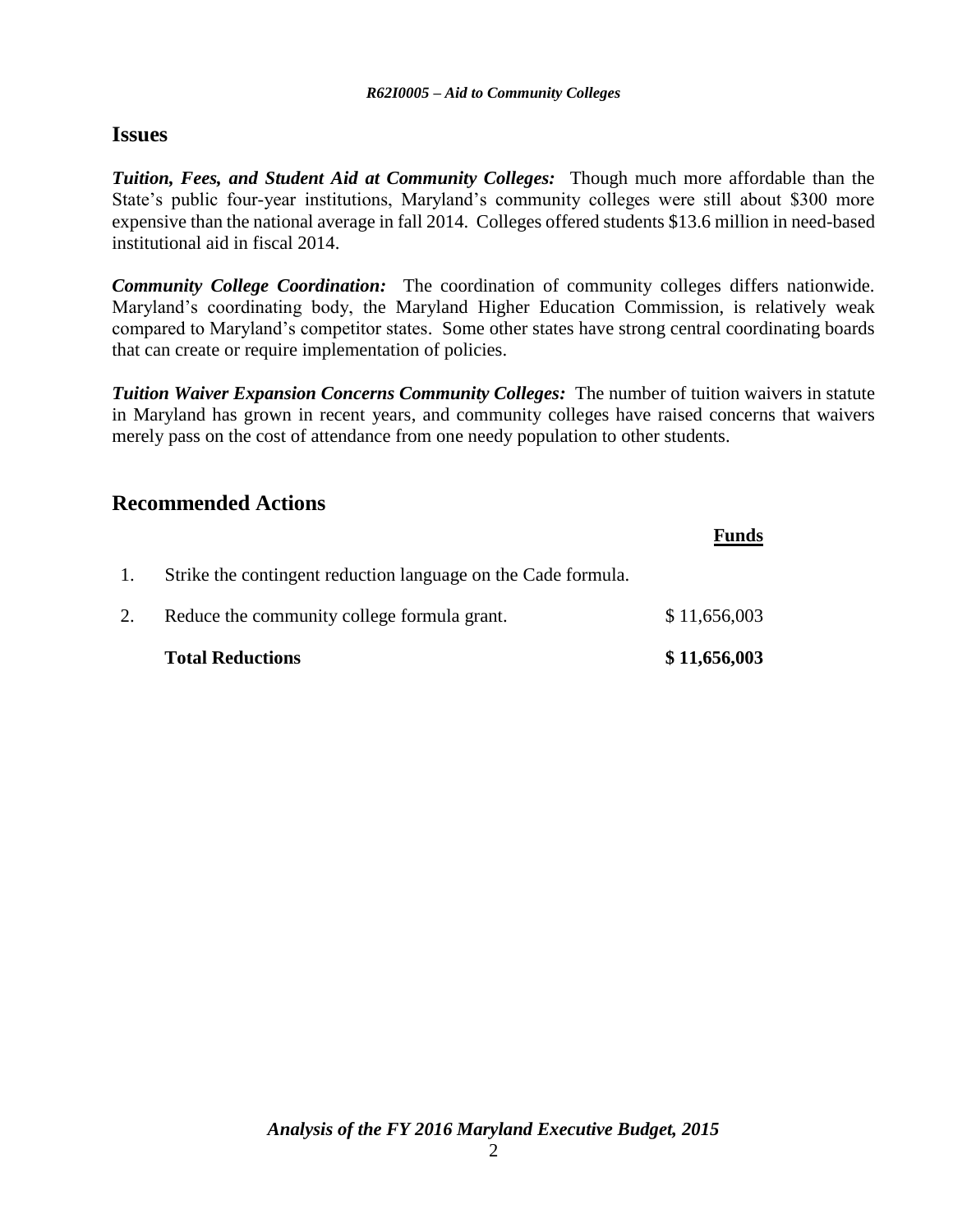# *Operating Budget Analysis*

## **Program Description**

State aid for the 15 local community colleges is provided through the Senator John A. Cade Funding Formula under Section 16-305 of the Education Article. The current formula has been used in determining funding since 1998. The amount of aid is based on a percentage of the current year's State aid per student to selected four-year public higher education institutions and the total number of full-time equivalent students (FTES) at the community colleges. The total is then distributed to each college based on the previous year's direct grant, enrollment, and a small-size factor. Chapter 333 of 2006 phased in a 5 percentage point increase in the formula over five years, ending in fiscal 2013. State fiscal difficulties have delayed the formula enhancement, and full funding is currently expected in fiscal 2023.

Additional grants are provided through the following programs.

- The Small Community College Grants are distributed to the smallest community colleges in order to provide relief from the disproportionate costs they incur. Chapter 284 of 2000 increased the grants distributed by the Maryland Higher Education Commission (MHEC) to seven small community colleges beginning in fiscal 2004. The amount of the unrestricted grants increase annually by the same percentage of funding per FTES at the selected institutions used by the Cade formula. Additional grants are received by Allegany College of Maryland and Garrett College. These Appalachian Mountain grants do not increase annually.
- The Statewide and Health Manpower Grant programs permit some students to attend out-of-county community colleges and pay in-county tuition rates. The grants reimburse colleges for out-of-county tuition waivers. If funding in a single year is not enough to cover the entire program, MHEC prorates funding based on the number of participating students.
- The English for Speakers of Other Languages (ESOL) program provides funding for instructional costs and services for ESOL students. Funding is capped at \$800 per eligible FTES and \$8 million in total State aid for the program.
- The Garrett County/West Virginia Reciprocity Program allows West Virginia residents to attend Garrett College at in-county tuition rates providing reimbursement for tuition waivers. The Somerset County Reimbursement Program similarly provides tuition waiver reimbursement to colleges permitting students who reside in a county with no community college to attend at in-county tuition rates.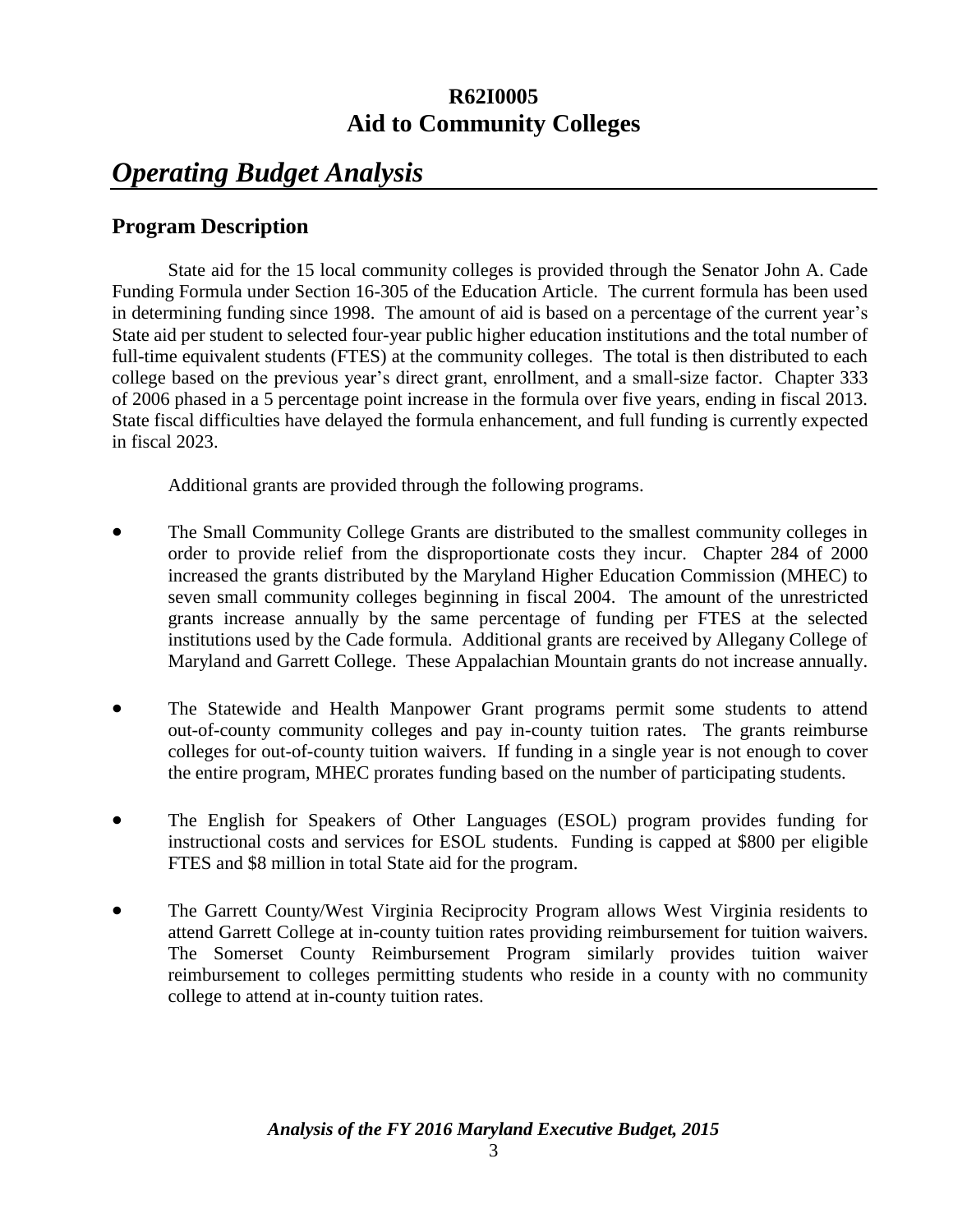Certain community college employees are eligible to participate in a defined benefit retirement plan maintained and operated by the State. Alternately, the employees may participate in the Optional Retirement Program (ORP), a defined contribution plan. Under current law, the State funds the costs associated with the various retirement plans, with the exception of State Retirement Agency (SRA) administration costs.

The goals that MHEC has set for providing State aid to community colleges are:

- to ensure that Maryland community college students are progressing successfully toward their goals;
- to attain diversity reflecting the racial/ethnic composition of the service areas of the community colleges;
- to support regional economic and workforce development by producing graduates and by supplying training to the current employees of businesses; and
- to achieve a competitive ORP to recruit and retain quality faculty.

## **Performance Analysis: Managing for Results**

Students enrolling at community colleges often have different goals than those at traditional four-year institutions. Community college students tend to have higher developmental education needs and obtaining an associate's degree may not be the top priority. With these differences, it is difficult to directly compare the outcomes between the two segments. For community college students, successful persister rates are used to measure student performance. A successful persister is a student who attempts at least 18 credits in his or her first two years, and who, after four years, is still enrolled, has graduated, or has transferred.

## **1. Successful Persister Rate Falls Two Percentage Points**

The statewide successful persister rate for cohorts from 2002 through 2009 is shown in **Exhibit 1**. The rate declined by 1.8 percentage points to 69.3% from the 2008 to 2009 cohort, making this the lowest rate in this exhibit. Increasing this rate is necessary to meet the State's degree completion goals. However, from the 2007 cohort to the 2009 cohort, the rate has decreased 4.4 percentage points.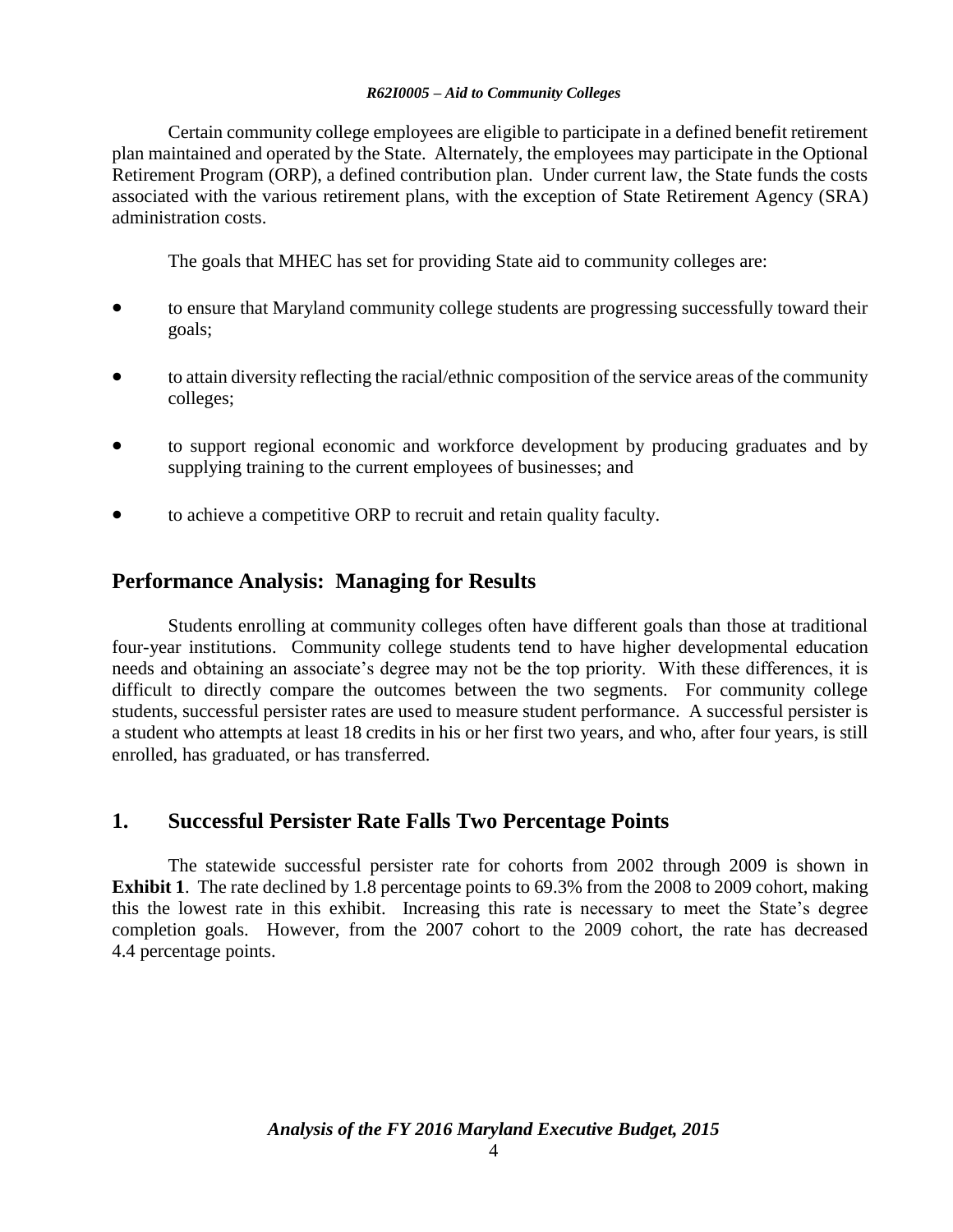

**Exhibit 1 Four-year Successful Persister Rate 2002-2009 Cohorts**

Source: Maryland Association of Community Colleges

**Exhibit 2** shows the college-by-college breakdown of the 2008 and 2009 cohort persister rates. For the 2009 cohort, colleges range from 54.4% at Cecil Community College and 51.3% at Baltimore City Community College (BCCC) up to 79.1% at Hagerstown Community College, although 12 of the 16 colleges are between roughly 65.0% and 75.0%. Differences are expected given varying demographics and, generally, the colleges with a higher number of students requiring developmental education have lower successful persister rates. In the 2009 cohort, 9 community colleges saw the successful persister rate decrease by at least 1 percentage point. Garrett College, in particular, declined 22 percentage points in the 2009 cohort, partly due to having a very small cohort size of between 150 and 200 students in most years of data. Unfortunately, only 3 community colleges saw improvement in persister rates of 1 percentage point or more in the 2009 cohort.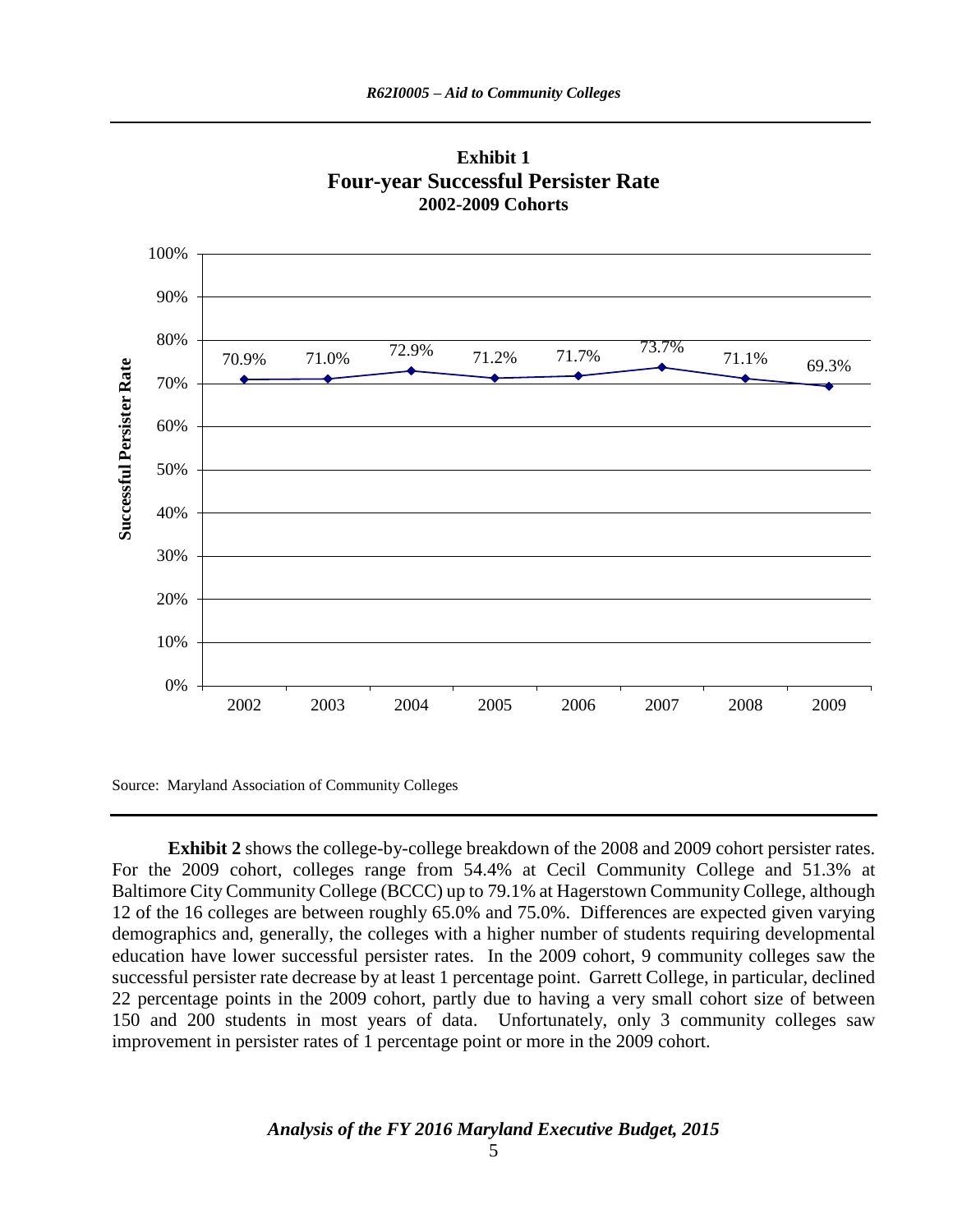

**Exhibit 2 Successful Persister Rates by College 2008 and 2009 Cohorts**

Source: Maryland Association of Community Colleges

The successful persister rates for three separate subgroups of students are tracked by the Maryland Association of Community Colleges (MACC) – college-ready students, developmental completers (students who require developmental education and who complete it within four years), and developmental noncompleters (students who require developmental education and have not completed coursework after four years). **Exhibit 3** shows successful persister rates for those three subgroups and for all students in the 2009 cohort.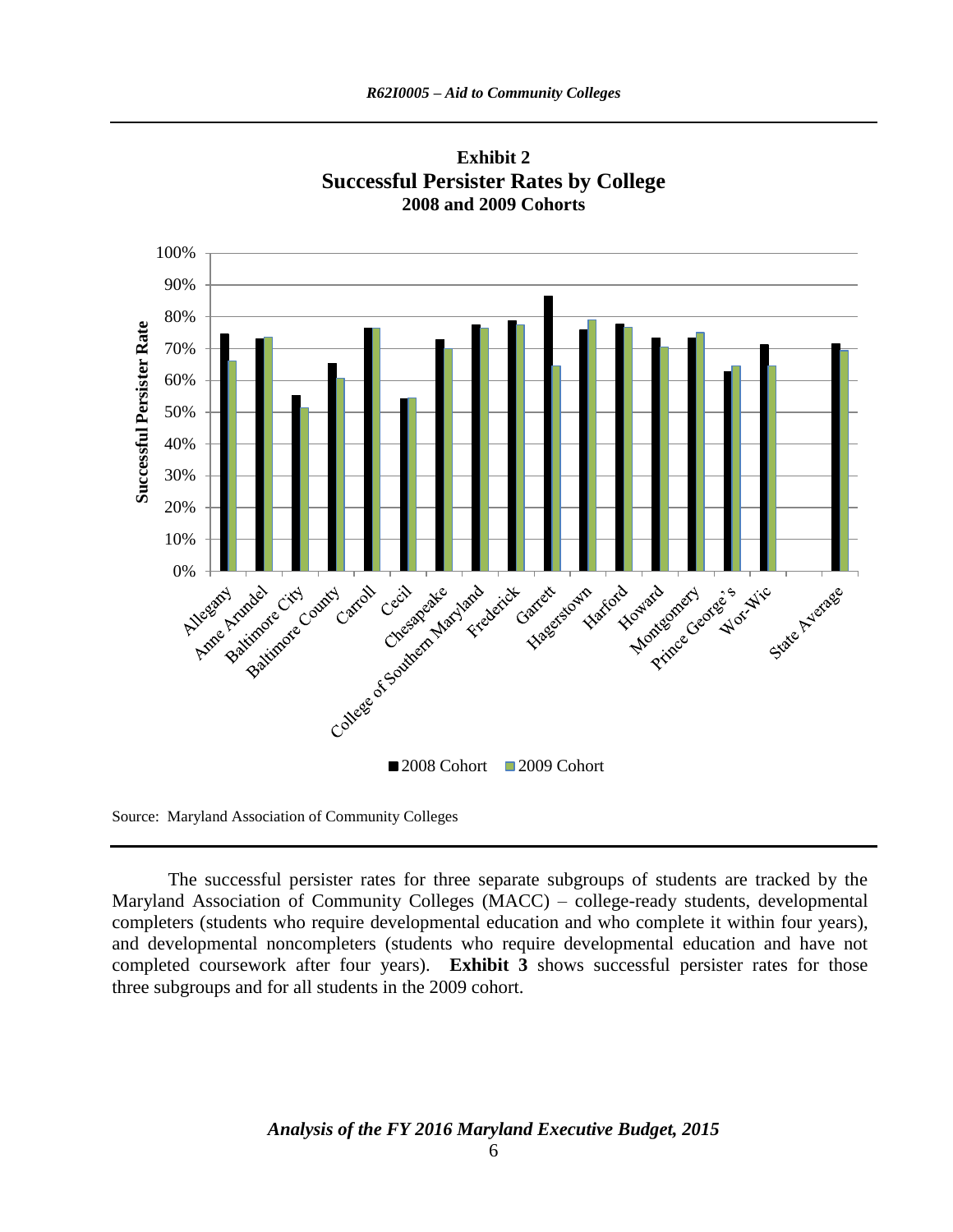

**Exhibit 3 Degree Progress Four Years after Initial Enrollment Fall 2009 Cohort**

Note: Figures include Baltimore City Community College. The students included in this analysis represent the outcomes of first-time students who attempted at least 18 course hours in their first two years.

Source: Maryland Association of Community Colleges

The highest success rate is that for developmental completers, or students who required and completed developmental education before beginning credit-bearing coursework. The successful persister rate for this type of student has outpaced college-ready students for the past four cohorts, and the gap between these two types of students has increased from 1.4 percentage points in the 2007 cohort to 2.2 percentage points in the 2009 cohort, a slight decrease in the achievement gap of 2.6 percentage points in the 2008 cohort. The metrics for developmental noncompleters decreased from the prior year: the successful/still enrolled rate fell 1.9 percentage points and the graduated/transferred rate fell 2.8 percentage points. Further detail within these types of students, such as how many are graduating versus transferring, would be useful, but this data is not currently reported.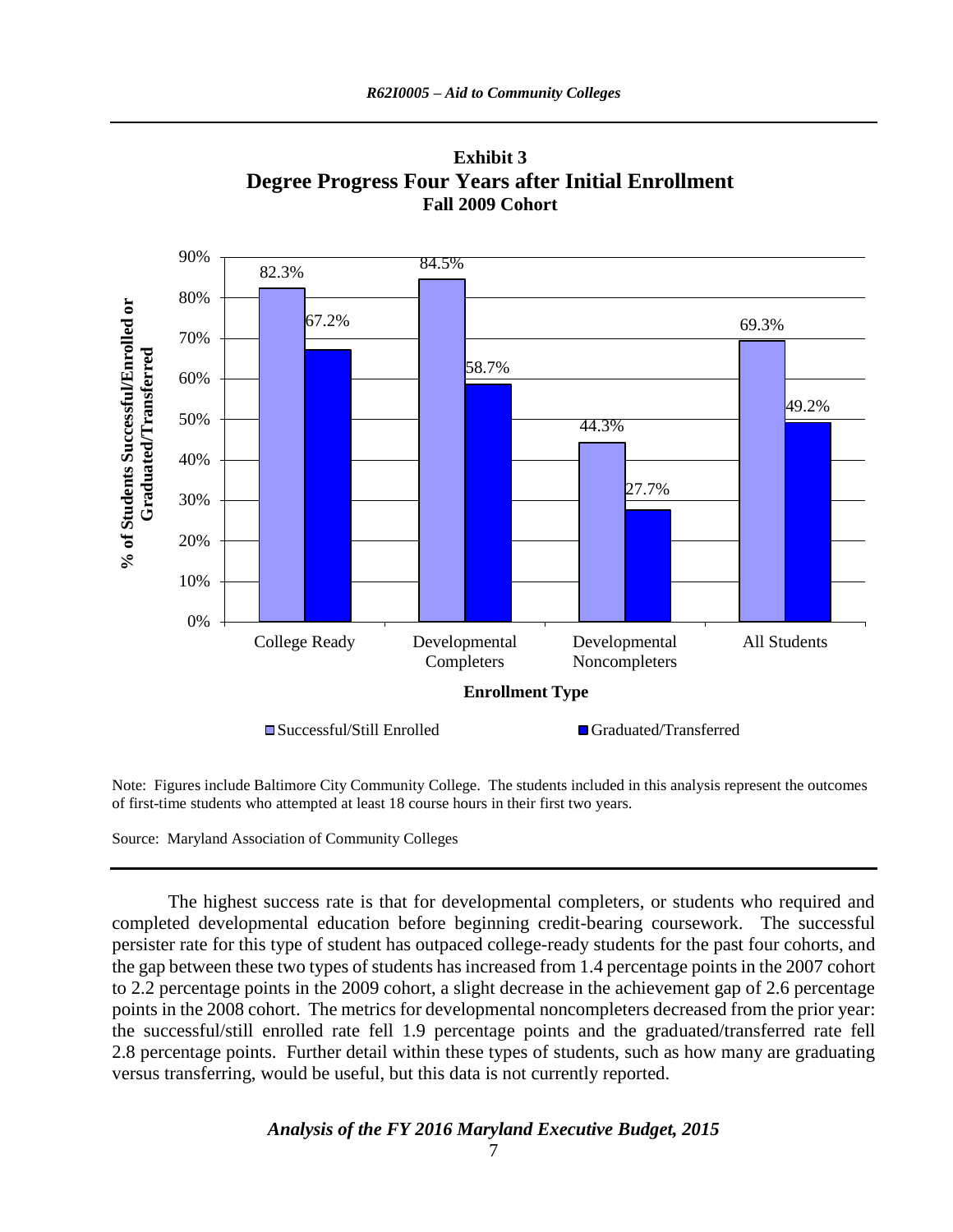The decline in these rates is discouraging given the important work of community colleges serving as open access institutions where students of all preparedness levels enroll expecting to make progress toward a degree. The majority of students who enter community colleges test into developmental education, but few of them complete the required coursework. Exhibit 3 shows that the students who do complete developmental education are more successful than those who enter as college ready, so reducing the number of students in the noncompleters category altogether should be a priority for community colleges and may be a better goal to track than the success of the noncompleters themselves. The 2008 cohort of noncompleters was 7,468, while the 2009 cohort of noncompleters was 7,353, a decline of 115 students or 1.5%. At the same time, the size of the total cohort grew by 2,667 students, or 10.0%, for the 2009 cohort.

### **2. Achievement Gap Unchanged**

Another goal for the State is to narrow the achievement gap in the four-year graduation/transfer rate of minority students compared to all students. **Exhibit 4** shows that for the first time in four years, this gap has not decreased but rather remained unchanged at 7.5 percentage points for the 2009 cohort as both groups increased at the same rate. Since the 2004 cohort, the achievement gap has narrowed by 2.6 percentage points. Many of the initiatives focused on redesigning developmental courses are expected to have a disproportionately positive impact on minority students, as they are more likely to be enrolled in these courses. Projections for the next two cohorts have the achievement gap narrowing slightly to 7.2 percentage points.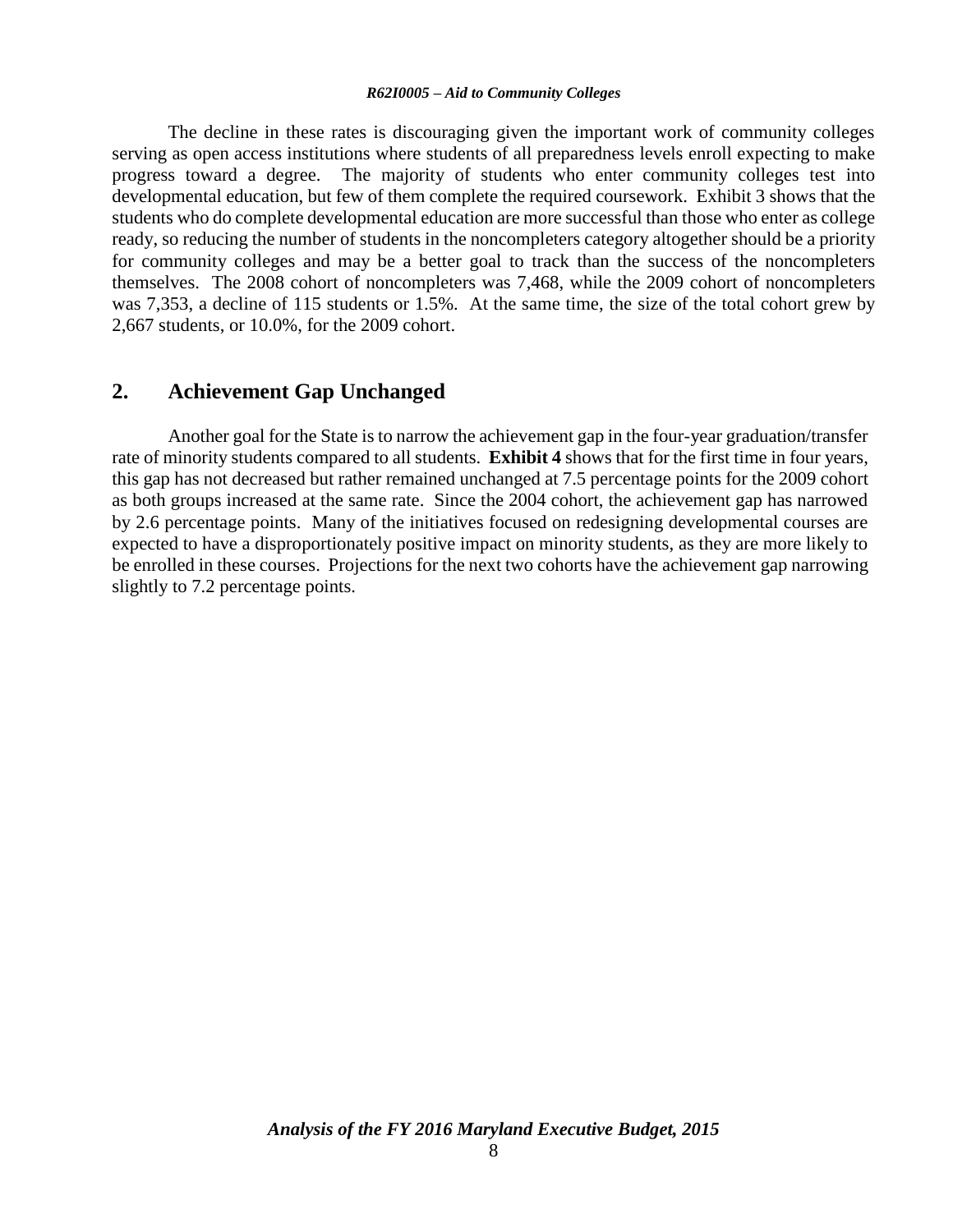



Note: Figures in the exhibit represent the percentage point gap between rates for all students and minorities.

Source: Governor's Budget Books, Fiscal 2003-2016

### **Fiscal 2015 Actions**

## **No Deficiency Appropriation Again**

Although the fiscal 2014 budget included a \$3.0 million deficiency appropriation for fiscal 2013 to address an accrued liability within the Statewide and Health Manpower Grant programs, no additional funding was provided in the fiscal 2015 budget or fiscal 2016 budget to reduce outstanding obligations charged by this program. The outstanding liability of the grant reached over \$9.0 million in fiscal 2011 but has declined, according to MHEC, to about \$2.7 million in fiscal 2015. The liability grew over several years as each year's appropriation did not fully fund the program. The grant reimburses colleges for admitting out-of-county students at in-county rates when they are enrolling in degree programs that are considered a workforce shortage for the State and are not offered at the students' local community college.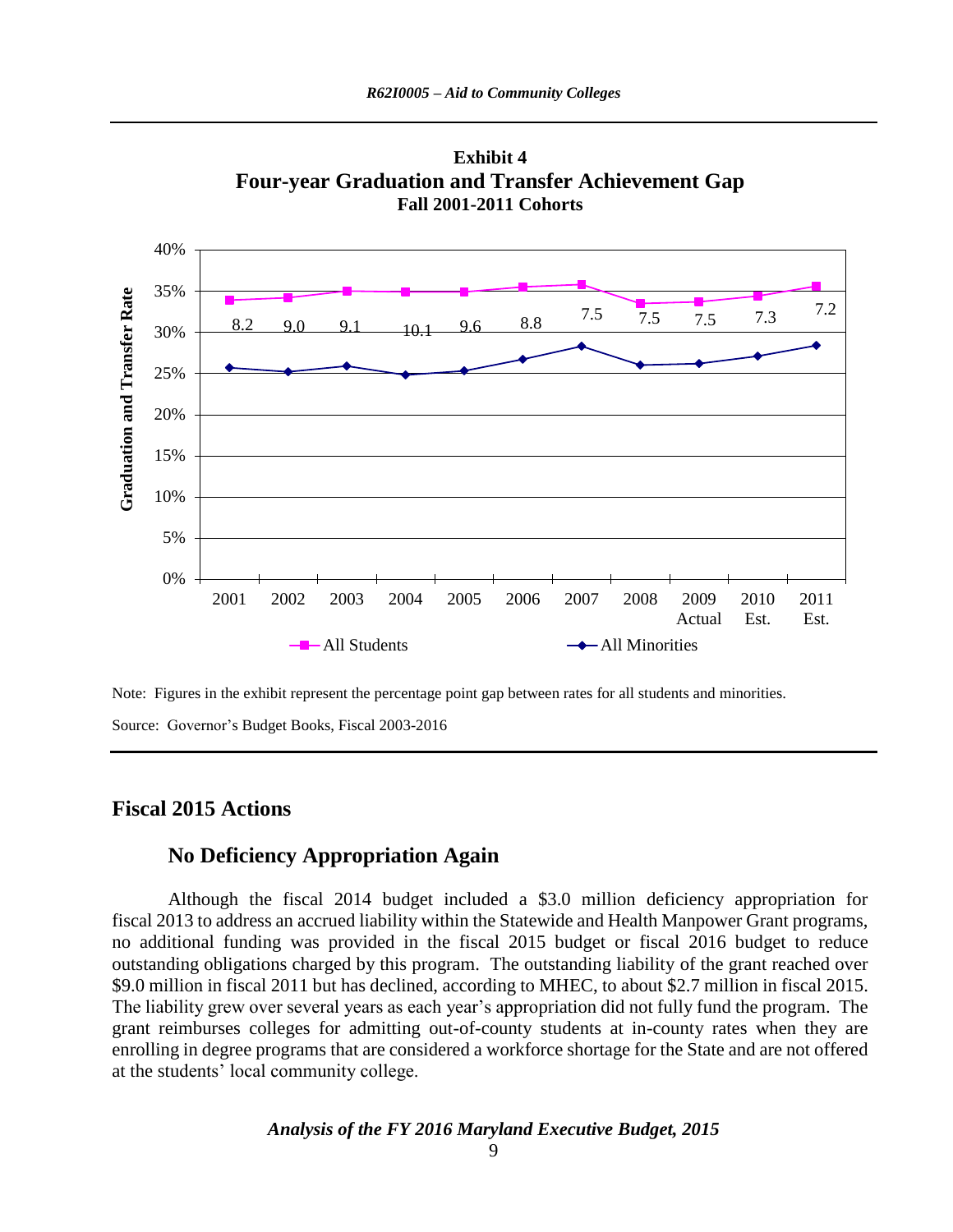This grant was changed in the Budget Reconciliation and Financing Act (BRFA) of 2011 from mandated to discretionary spending. Before the change, statute required the Governor to include a deficiency appropriation for the program if the original appropriation did not fully fund the program in that year. The BRFA of 2011 removed that requirement beginning in fiscal 2012 and requires that funds be prorated among the colleges if funding is not sufficient; some accumulated liability remains, however, as noted above.

The ORP also had an accrued liability as high as \$5.9 million in fiscal 2010. Starting in fiscal 2011, the appropriation has been higher than anticipated expenses to pay down the liability. While MHEC had reported that the liability would be fully paid down by the end of fiscal 2014, this has not occurred. According to MHEC, in fiscal 2015, the liabilities remain at:

- \$2.7 million for the Community College Statewide and Health Manpower Grant, and
- \$0.7 million for Community College Fringe Benefits.

## **Cost Containment**

On January 7, 2015, the Board of Public Works (BPW) implemented cost containment actions totaling exactly \$6.8 million for local community colleges. This was achieved by reducing support through the Cade formula by \$6,571,566 and the Small Community College grant program by \$228,434. Reducing non-Cade aid to community colleges, generally called miscellaneous grants, has not been a common practice during fiscally challenging times for the State. The reduction to the Cade formula was reached by halving the annual growth of all State support to community colleges.

MHEC also received a 2% across-the-board reduction in general funds in fiscal 2015 cost containment. The agency's share of the reduction was \$2,059,900, and the cut has not been specified by program. While community college aid has already been reduced by BPW actions, it is not exempt from further reductions if MHEC chooses to spread the \$2.1 million reduction across all of its budget programs.

## **Proposed Budget**

**Exhibit 5** shows the budget changes for Aid to Community Colleges between fiscal 2015 and 2016. Beginning in fiscal 2014, administration costs for teachers' retirement programs is budgeted in SRA rather than MHEC, so State aid to community colleges no longer includes any special funds.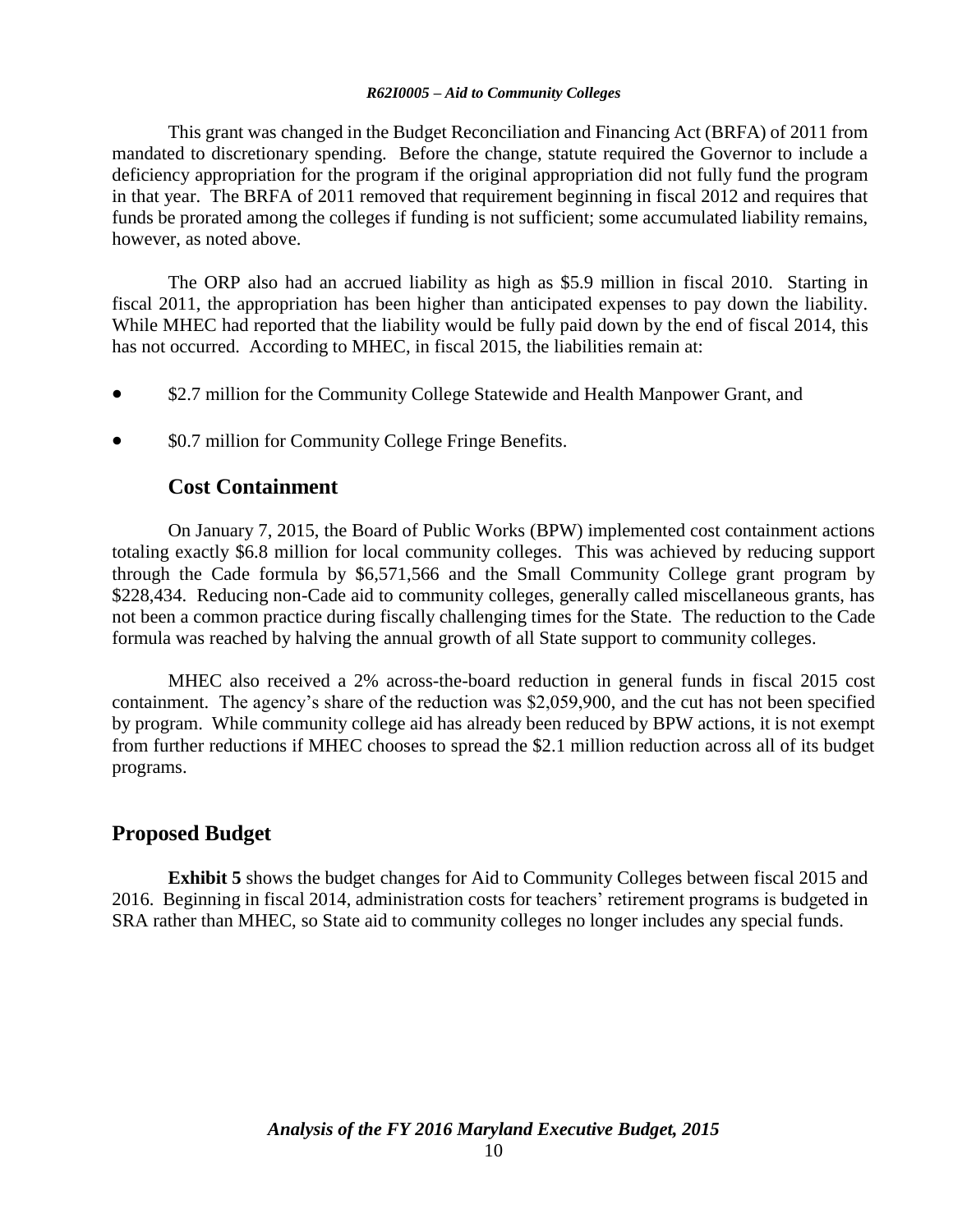### **Exhibit 5 Proposed Budget Aid to Community Colleges (\$ in Thousands)**

|                                          | <b>General</b> |              |
|------------------------------------------|----------------|--------------|
| <b>How Much It Grows:</b>                | <b>Fund</b>    | <b>Total</b> |
| Fiscal 2014 Actual                       | \$281,311      | \$281,311    |
| <b>Fiscal 2015 Working Appropriation</b> | 290,526        | 290,526      |
| Fiscal 2016 Allowance                    | 294,267        | 294,267      |
| Fiscal 2015-2016 Amt. Change             | \$3,741        | \$3,741      |
| Fiscal 2015-2016 Percent Change          | 1.3%           | 1.3%         |

### **Where It Goes:**

#### **Changes**

|       | \$12,251  |
|-------|-----------|
|       | 3,853     |
|       | 429       |
|       | 402       |
|       | 108       |
|       | $-257$    |
|       | $-13,045$ |
| Total | \$3,741   |

Note: Numbers may not sum to total due to rounding. The fiscal 2015 working appropriation reflects deficiencies and the Board of Public Works reductions to the extent that they can be identified by program. The fiscal 2016 allowance reflects back of the bill and contingent reductions to the extent that they can be identified by program.

### **Cost Containment**

There is a contingent reduction of \$13.0 million for Cade funding in the BRFA of 2015, as shown in Exhibit 5. Again in fiscal 2016, there is a 2% across-the-board reduction to MHEC totaling about \$2.1 million. The programmatic reductions within MHEC are not specified. Again, although community college aid is already contingently reduced, this does not prevent additional reductions through implementation of the unallocated MHEC reduction.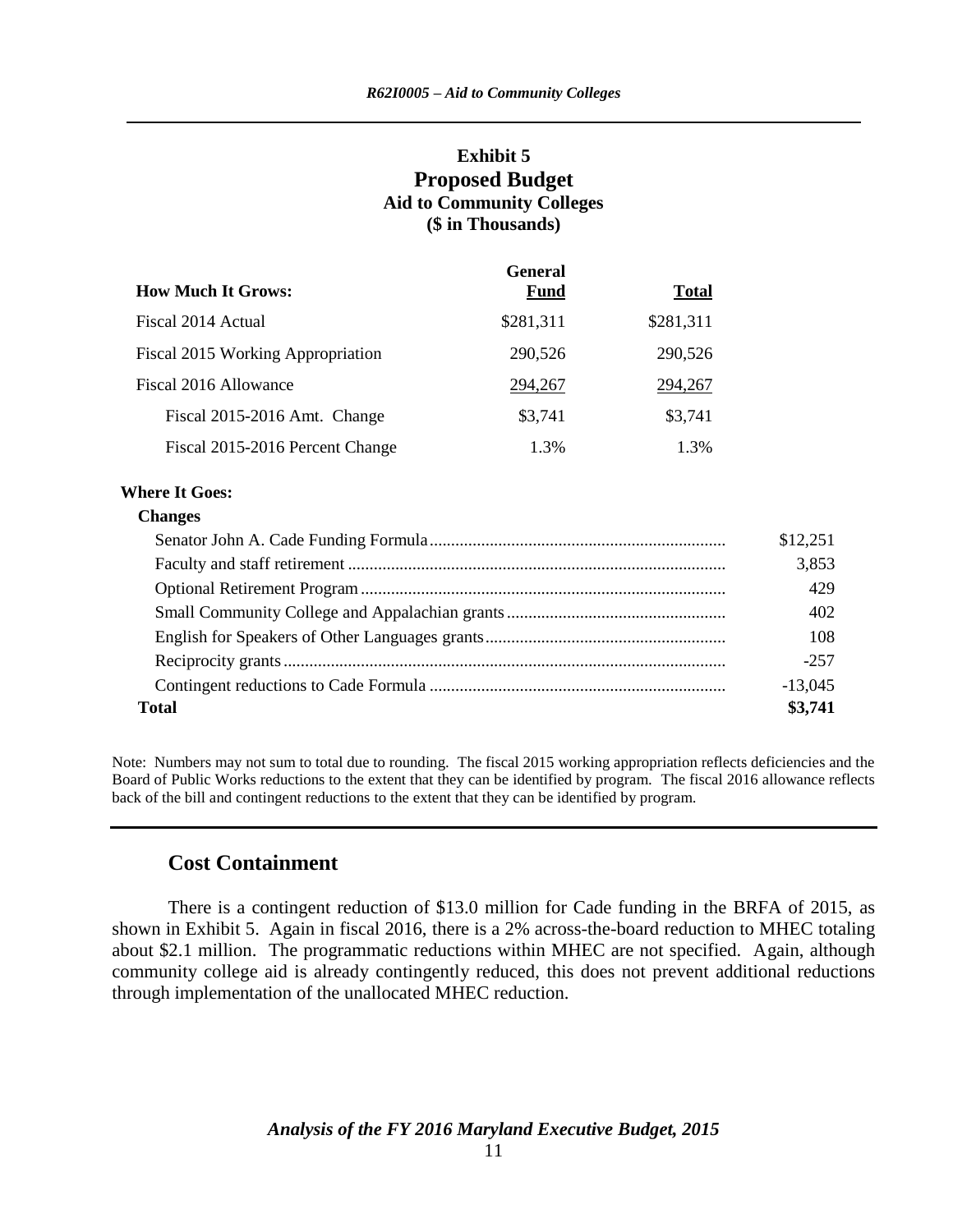### **The Senator John A. Cade Formula**

There are three components to State support for community colleges. The first and largest source of State support is the Cade formula, calculated based on actual community college enrollments from two years prior and a percentage (20.0% for fiscal 2016) of the proposed per student funding at selected public four-year institutions. Cade formula funding grows \$12.3 million over the cost contained fiscal 2015 working appropriation before the \$13.0 million contingent reduction is applied.

The second major component of funding is comprised of the miscellaneous grant programs, such as the Statewide and Health Manpower Grant programs, Small College grants, and ESOL. Exhibit 5 shows that there are minimal funding changes with these programs and, when combined, they grow slightly less than \$0.3 million, primarily in the Small College/Appalachian grants. Finally, State support for community college employee benefits grows \$4.3 million.

Unadjusted, the Cade formula overall increases \$12.3 million, or 5.6%. However, the Governor's BRFA of 2015 reduces Cade formula funding in fiscal 2016 and specifies an amount per college, reducing overall growth from 5.6% to -0.4%. The overall reduction means that hold harmless funding is not distributed to institutions.

**Exhibit 6** shows the Cade formula for fiscal 2015 and three alternatives for fiscal 2016: the original allowance; the allowance with the contingent reduction proposed in the BRFA; and the allowance with no BRFA reduction but adjusted for across-the-board actions affecting four-year-institutions. The exhibit shows that the audited enrollments used in the 2016 formula, which are from fiscal 2014, decreased by 4,780 students, or 4.5%, from fiscal 2013, but overall the formula increases due to growth in per student State funding at selected public four-year institutions applying the across-the-board reductions to the four-year institutions.

The proposed BRFA action would decrease support by 0.4%. However, as shown in Exhibit 6, the Administration could have specified a statutory percentage of approximately 18.9% if it had wanted to keep the link between four-year funding and community college funding intact. A similar situation affects the Sellinger aid formula and is discussed in the MHEC administration budget analysis. Exhibit 6 also shows the calculation of the Cade formula at the lower per student funding (which reflects across-the-board reductions proposed for four-year institutions) with \$5.4 million in hold harmless grants in fiscal 2016, which are not provided in the Governor's proposed budget.

**Exhibit 7** shows the resulting college-by-college distribution of funding from the Cade formula in adjusted fiscal 2015 and 2016, as proposed by the Governor, in addition to each college's change in enrollment. While the Cade formula percentage determines how much is appropriated to community colleges as a whole, the formula distributes funding based on three factors: enrollment, prior year funding, and size, with a hold harmless provision to ensure that no college receives less than it did the prior year. In the fiscal 2016 allowance, prior to the contingent reduction, four colleges do not receive at least as much as they did in the prior year, so they receive hold harmless funding totaling \$0.5 million. This action held schools harmless to the fiscal 2015 appropriation before cost containment.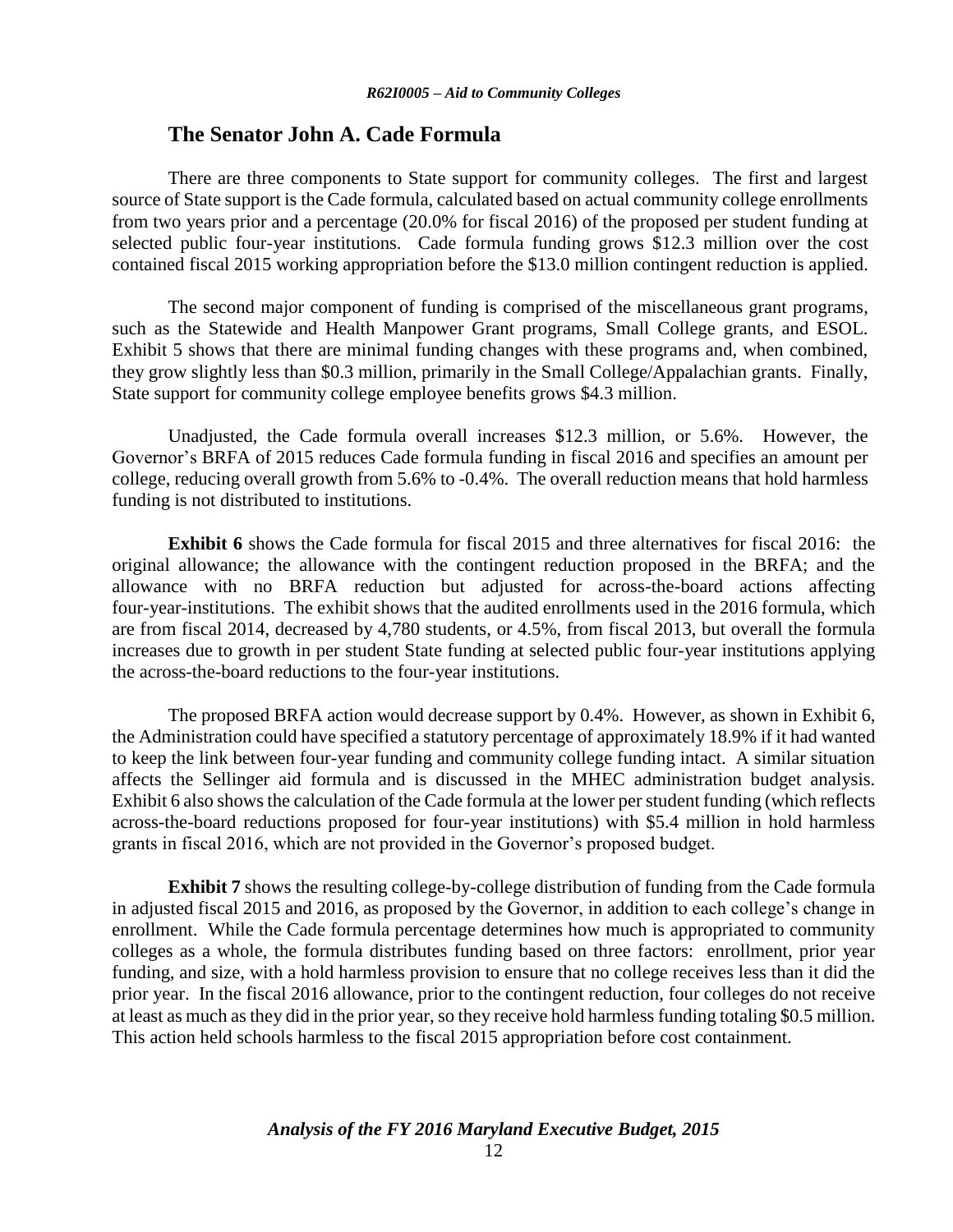## **Exhibit 6 Cade Aid Formula Fiscal 2015-2016**

|                                                                     | 2015                 |                            |                  | 2016                           |                                  |  |
|---------------------------------------------------------------------|----------------------|----------------------------|------------------|--------------------------------|----------------------------------|--|
|                                                                     | <b>Appropriation</b> | Cost<br><b>Containment</b> | <b>Allowance</b> | Contingent<br><b>Reduction</b> | <b>Recalculated</b><br>with ATBs |  |
| Per FTES<br>General Funds<br>Per Selected<br>Public<br>Institutions | \$10,826             | \$10,826                   | \$11,425         | \$11,425                       | \$10,606                         |  |
| <b>Statutory Cade</b><br>Percentage                                 | 19.70%               | 19.13%                     | 20.00%           | 18.91%                         | 20.00%                           |  |
| General Funds x<br>Percentage                                       | 2,133                | 2,071                      | 2,285            | 2,161                          | 2,121                            |  |
| Audited<br>Enrollment                                               | 106,015              | 106,015                    | 101,235          | 101,235                        | 101,235                          |  |
| Cade<br>Appropriation                                               | 226,110,315          | 219,538,748                | 231, 327, 495    | 218,744,620                    | 214,749,218                      |  |
| <b>Hold Harmless</b>                                                |                      |                            | 462,640          |                                | 5,384,914                        |  |
| <b>Total</b>                                                        | \$226,110,315        | \$219,538,748              | \$231,790,135    | \$218,744,620                  | \$220,134,132                    |  |
| <b>Difference from</b><br>Appropriation/<br><b>Allowance</b>        |                      | $-$ \$6,571,567            |                  | $-$13,045,515$                 | $-$11,656,002$                   |  |

ATB: across-the-board reductions to selected public four-year institutions in fiscal 2016 FTES: full-time equivalent student

Source: Governor's Budget Books, Fiscal 2016

However, as specified in the Governor's proposed BRFA, community college State support decreases for 10 community colleges versus the adjusted 2015 levels. The distribution of funds in the BRFA-adjusted 2016 column is based solely on a funding reduction that approximately level funds State support. Overall, the BRFA funding level is \$0.8 million less than the adjusted fiscal 2015 funding amount. No hold harmless funding was given to institutions, resulting in year-over-year decreases. This effectively severs the hold harmless grant from the funding calculations, as well as the link between the two-year and the public four-year institutions. This is concerning because local jurisdictions must maintain or increase local support to community colleges for their respective institutions to receive increases in State support including hold harmless grants. If the State backs away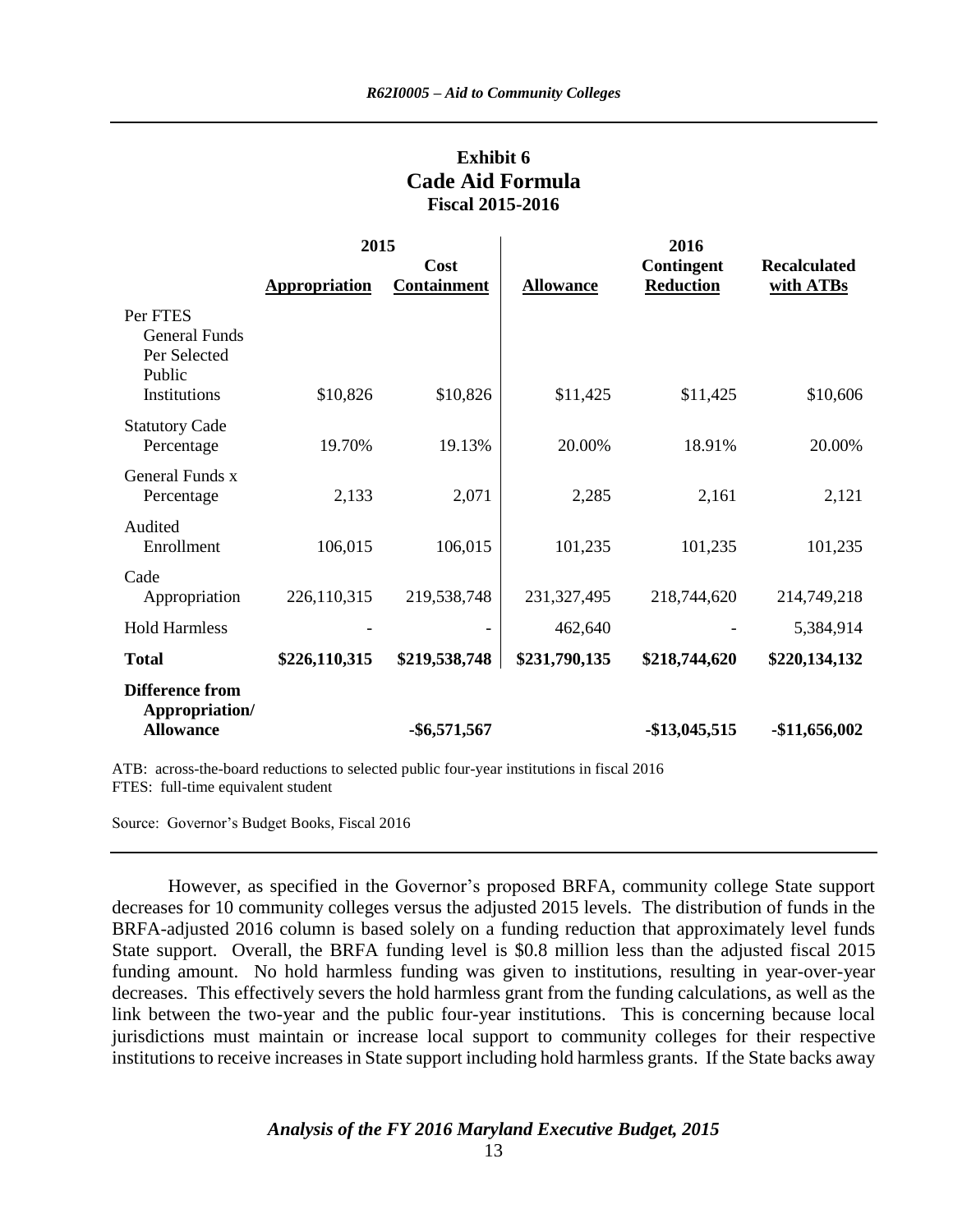## **Exhibit 7 Per Student Funding Analysis of Fiscal 2016 Allowance Community College Formula Fiscal 2015-2016**

 $\theta$  *C*h

| <b>College</b>                  | <b>Working</b><br><b>Appropriation</b><br>2015 | <b>Allowance</b><br>2016 | <b>BRFA Adj.</b><br>2016 | % Change<br>(BRFA Adj.)<br>2015-2016 | % Change<br><b>Enrollment</b><br>2015-2016 | % Change<br>\$ Per FTES<br>(BRFA Adj.)<br>2015-2016 |
|---------------------------------|------------------------------------------------|--------------------------|--------------------------|--------------------------------------|--------------------------------------------|-----------------------------------------------------|
| Allegany                        | \$4,850,443                                    | \$4,927,263              | \$4,592,847              | $-5.3\%$                             | $-10.6%$                                   | 5.9%                                                |
| Anne Arundel                    | 28,715,483                                     | 29,322,472               | 27,461,464               | $-4.4%$                              | $-8.4%$                                    | 4.4%                                                |
| <b>Baltimore County</b>         | 38,418,817                                     | 40,352,245               | 38,157,317               | $-0.7%$                              | $-4.0\%$                                   | 3.4%                                                |
| Carroll                         | 7,345,653                                      | 7,608,734                | 7,194,863                | $-2.1%$                              | $-7.8%$                                    | 6.2%                                                |
| Cecil                           | 5,108,064                                      | 5,275,899                | 4,964,098                | $-2.8%$                              | $-10.1%$                                   | 8.2%                                                |
| College of Southern<br>Maryland | 12,676,778                                     | 13,695,557               | 12,950,598               | 2.2%                                 | $-5.0\%$                                   | 7.5%                                                |
| Chesapeake                      | 6,140,798                                      | 6,355,078                | 6,009,399                | $-2.1%$                              | 1.9%                                       | $-4.0\%$                                            |
| Frederick                       | 8,975,284                                      | 9,301,268                | 8,795,333                | $-2.0%$                              | $-3.0\%$                                   | 1.1%                                                |
| Garrett                         | 2,561,002                                      | 2,660,650                | 2,515,926                | $-1.8%$                              | $-5.8%$                                    | 4.3%                                                |
| Hagerstown                      | 7,620,412                                      | 7,932,164                | 7,500,700                | $-1.6%$                              | $-7.7%$                                    | 6.6%                                                |
| Harford                         | 10,690,697                                     | 11,373,263               | 10,754,623               | 0.6%                                 | $-3.6%$                                    | 4.4%                                                |
| Howard                          | 14,772,181                                     | 16,543,246               | 15,643,389               | 5.9%                                 | 0.4%                                       | 5.5%                                                |
| Montgomery                      | 39,344,241                                     | 41,962,416               | 39,679,904               | 0.9%                                 | $-4.8%$                                    | 6.0%                                                |
| Prince George's                 | 25,210,654                                     | 27,284,311               | 25,800,203               | 2.3%                                 | $-0.8%$                                    | 3.2%                                                |
| Wor-Wic                         | 7,108,241                                      | 7,195,570                | 6,723,956                | $-5.4%$                              | $-8.3%$                                    | 3.1%                                                |
| <b>Total</b>                    | \$219,538,748                                  | \$231,790,135            | \$218,744,620            | $-0.4%$                              | $-4.5%$                                    | 4.3%                                                |

BRFA: Budget Reconciliation and Financing Act FTES: full-time equivalent student

Source: Department of Budget and Management; Department of Legislative Services

from maintaining its support, the local jurisdictions may also reduce support to community colleges because they have nothing to gain by maintaining support. This would be a double blow to community colleges, which would have to make up for these losses in local and State support through some combination of service reductions and tuition increases.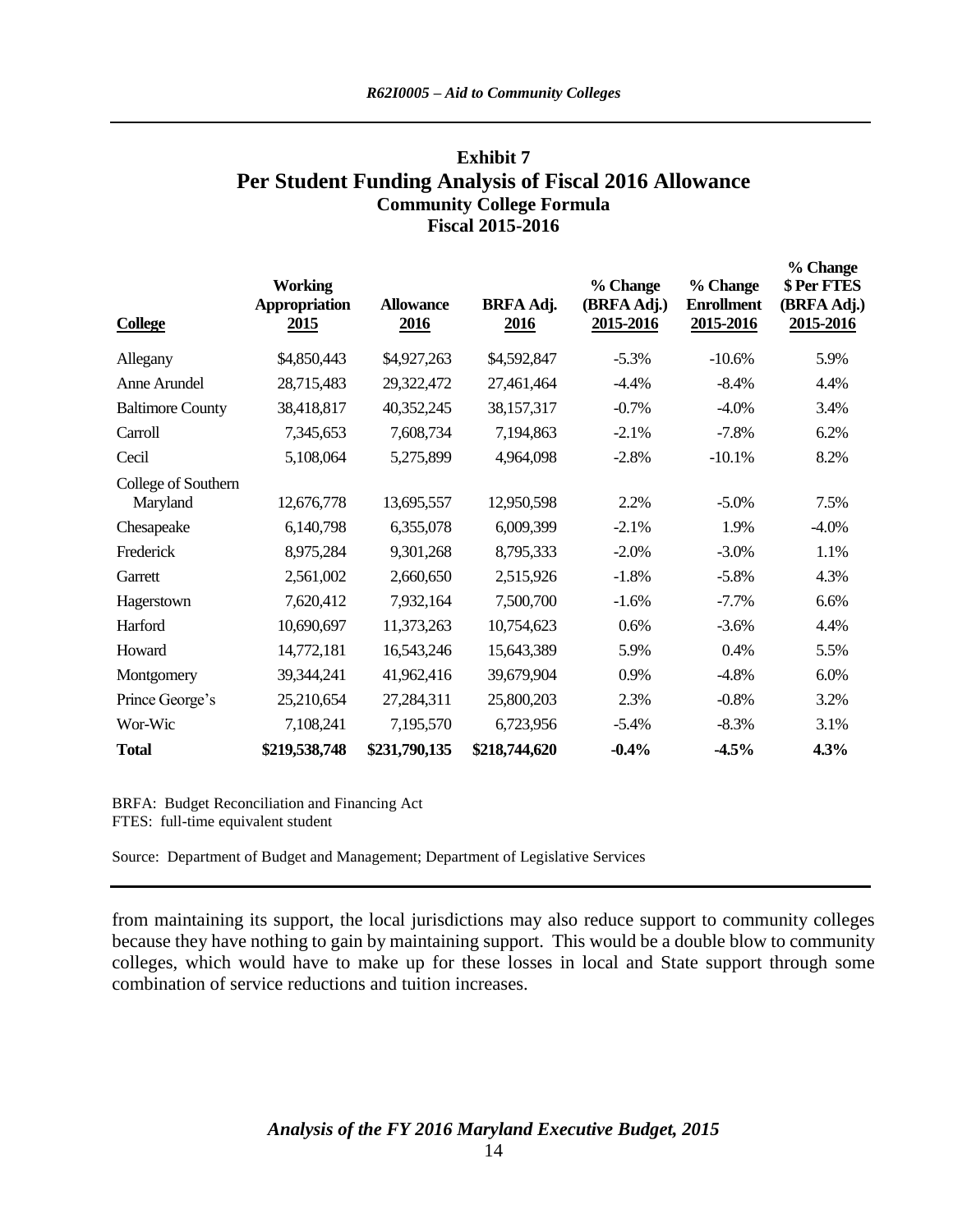Overall enrollment declined 4.5% in the most recent audited data, though there is wide variation among the colleges. Thirteen of 15 local community colleges had declines in Cade-eligible enrollment. Allegany and Cecil both had declines of over 10%, while Howard and Chesapeake have increases of 0.4% and 1.9%, respectively. Because of falling enrollment, even with the contingent reduction, overall funding per student grows \$90, or 4.3%, in the BRFA adjusted allowance versus 7.7% between fiscal 2014 and 2015.

**Exhibit 8** shows the fiscal 2016 allowance, as reduced by the BRFA, and the formula as recalculated to consider the across-the-board reductions to State support for the public four-year institutions and including hold harmless funding by college. As shown in Exhibit 6, this last component decreases from \$11,425 per student in the allowance to \$10,606 in the across-the-board adjusted allowance, which lowers overall Cade support by \$16.6 million from the initial allowance, before hold harmless funding is calculated. If recalculated with hold harmless funding, the reduction is only \$11.7 million versus the allowance. Howard Community College is notable for having increased enrollment in recent years, so it actually realizes a year-over-year increase in State support of 3.3%.

**The Department of Legislative Services (DLS), in order to keep local jurisdictions' support for community colleges level and to base funding on the formula, recommends that the Cade formula be rerun to include across-the-board reductions to public four-year institutions and to include hold harmless funding for all eligible community colleges. This would be a reduction from the allowance of \$11,656,003, less than the \$13,045,515 reduction proposed by the Governor in the BRFA. This will provide every college with at least as much State funding in fiscal 2016 as they are receiving in fiscal 2015 (after cost containment); five colleges do receive less than under the BRFA.** 

**To be consistent with the above action, DLS recommends rejecting the reduction to the Cade formula contingent on, and as specified in, the BRFA of 2015.**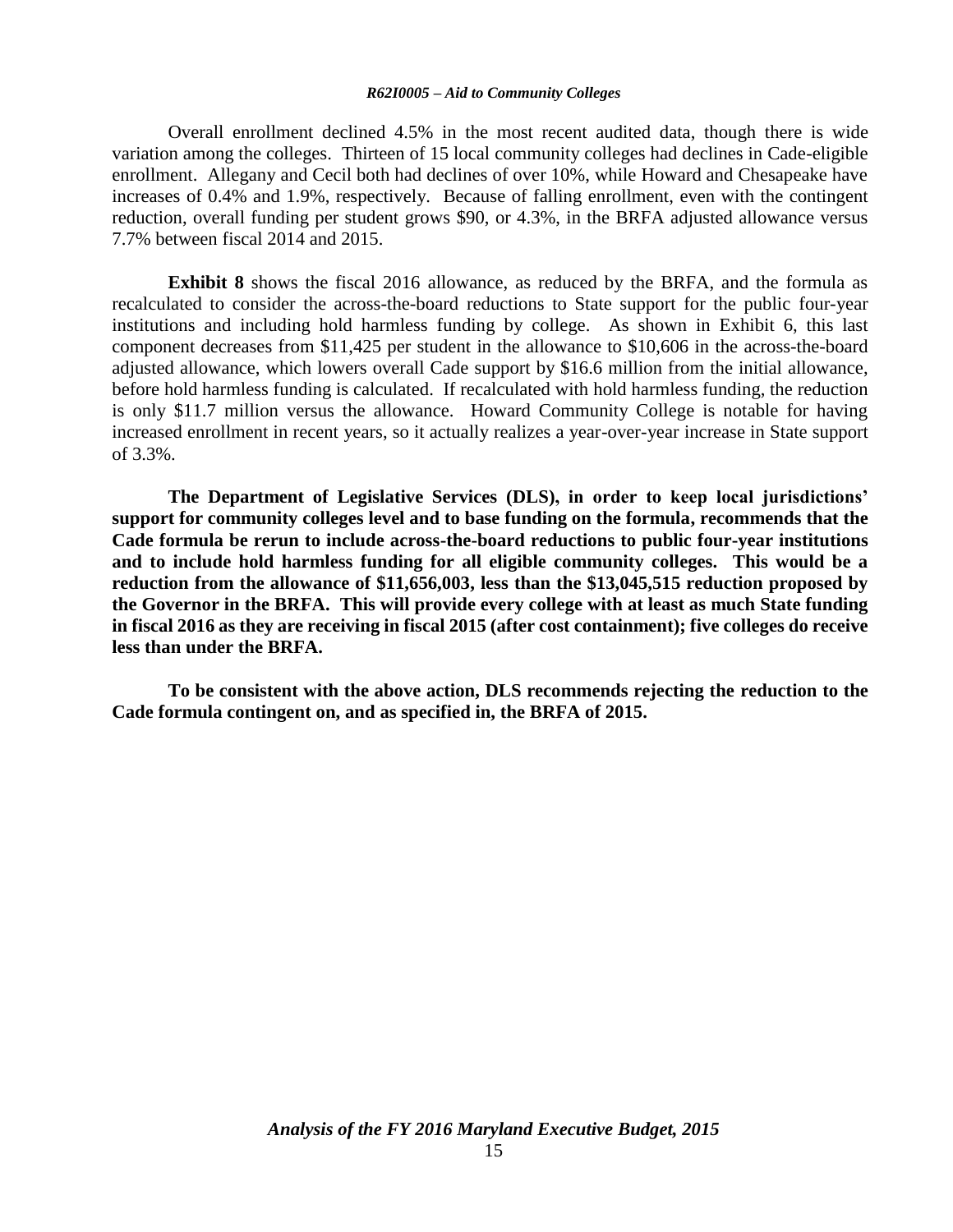## **Exhibit 8 Fiscal 2016 DLS Recommendations Senator John A. Cade Funding Formula**

|                         |                |                  |                |                    |                | <b>Recalculated with ATBs</b> |                    |
|-------------------------|----------------|------------------|----------------|--------------------|----------------|-------------------------------|--------------------|
|                         | FY 2015        | <b>FY 2016</b>   | <b>FY 2016</b> | <b>Change from</b> | <b>DLS</b>     | <b>Change from</b>            | <b>Change from</b> |
|                         | <b>Working</b> | <b>Allowance</b> | <b>BRFA</b>    | <b>Allowance</b>   | Recommendation | <b>Allowance</b>              | <b>BRFA</b>        |
| College                 |                |                  |                |                    |                |                               |                    |
| Allegany                | \$4,850,443    | \$4,927,263      | \$4,592,847    | $-$ \$334,416      | \$4,850,443    | $-$ \$76,820                  | \$257,596          |
| Anne Arundel            | 28,715,483     | 29,322,472       | 27,461,464     | $-1,861,008$       | 28,715,483     | $-606,989$                    | 1,254,019          |
| <b>Baltimore County</b> | 38,418,817     | 40,352,245       | 38,157,317     | $-2,194,928$       | 38,418,817     | $-1,933,428$                  | 261,500            |
| Carroll                 | 7,345,653      | 7,608,734        | 7,194,863      | $-413,871$         | 7,345,653      | $-263,081$                    | 150,790            |
| Cecil                   | 5,108,064      | 5,275,899        | 4,964,098      | $-311,801$         | 5,108,064      | $-167,835$                    | 143,966            |
| <b>CSM</b>              | 12,676,778     | 13,695,557       | 12,950,598     | $-744,959$         | 12,676,778     | $-1,018,779$                  | $-273,820$         |
| Chesapeake              | 6,140,798      | 6,355,078        | 6,009,399      | $-345,679$         | 6,140,798      | $-214,280$                    | 131,399            |
| Frederick               | 8,975,284      | 9,301,268        | 8,795,333      | $-505,935$         | 8,975,284      | $-325,984$                    | 179,951            |
| Garrett                 | 2,561,002      | 2,660,650        | 2,515,926      | $-144,724$         | 2,561,002      | $-99,648$                     | 45,076             |
| Hagerstown              | 7,620,412      | 7,932,164        | 7,500,700      | $-431,464$         | 7,620,412      | $-311,751$                    | 119,712            |
| Harford                 | 10,690,697     | 11,373,263       | 10,754,623     | $-618,640$         | 10,690,697     | $-682,566$                    | $-63,927$          |
| Howard                  | 14,772,181     | 16,543,246       | 15,643,389     | $-899,857$         | 15,265,092     | $-1,278,154$                  | $-378,297$         |
| Montgomery              | 39,344,241     | 41,962,416       | 39,679,904     | $-2,282,512$       | 39, 344, 241   | $-2,618,175$                  | $-335,663$         |
| Prince George's         | 25,210,654     | 27,284,311       | 25,800,203     | $-1,484,108$       | 25,313,127     | $-1,971,184$                  | $-487,076$         |
| Wor-Wic                 | 7,108,241      | 7,195,570        | 6,723,956      | $-471,614$         | 7,108,241      | $-87,329$                     | 384,285            |
| <b>Total</b>            | \$219,538,748  | \$231,790,135    | \$218,744,620  | $-$13,045,515$     | \$220,134,132  | $-$11,656,003$                | \$1,389,512        |

ATB: across-the-board reductions to selected public four-year institutions in fiscal 2016 DLS: Department of Legislative Services

BRFA: Budget Reconciliation and Financing Act FY: fiscal year

CSM: College of Southern Maryland

Source: Governor's Budget Books, Fiscal 2016; Department of Legislative Services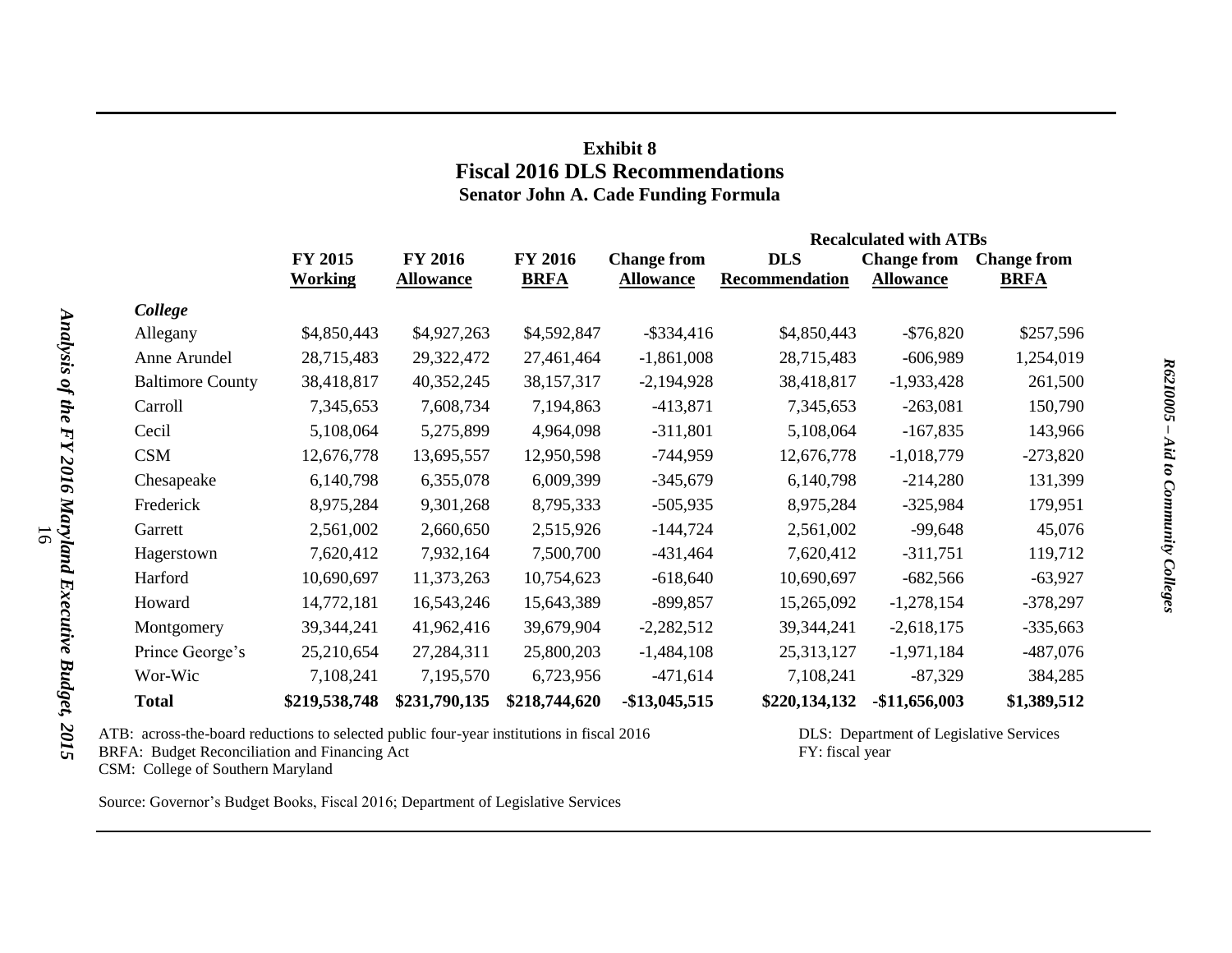Section 13 of the BRFA of 2015 also contains a mandate relief provision that applies generally to all mandated funding programs in the State. The provision is also included in the sections of the bill specific to the John A. Cade funding formula for local community colleges and the Sellinger formula for independent institutions of higher education. This mandate relief provision restricts growth in funding formulas to the lesser of the formula currently in statute or the growth of general fund revenues less 1 percentage point.

As shown in **Exhibit 9**, this would have a significant impact upon Cade aid in the out years. Because Cade funding grows with enrollment, public four-year institution funding, and increasing statutory percentages in every year, the growth cap becomes very pronounced. Overall, from fiscal 2017 through 2020, DLS estimates that Cade funding would receive \$96.3 million less than the statutory formula would provide. By fiscal 2020, Cade funding would effectively receive 18.9% of the projected per student funding at selected public four-year institutions instead of the 23.0% statutory percentage. The Governor could choose to appropriate more funding in any particular fiscal year but would not be required to do so. This would effectively sever the link between the funding for the public four-year institutions and community colleges, which has been strongly supported by the General Assembly, the Commission to Develop a Maryland Model for Funding Higher Education, and the community colleges.

## **Exhibit 9 Cade Formula Mandate vs. BRFA Mandate Relief Fiscal 2016-2020**

|                    | <u>2016</u>                 | 2017             | 2018         | 2019                                      | 2020         |
|--------------------|-----------------------------|------------------|--------------|-------------------------------------------|--------------|
| Formula Mandate    | \$218,744,620 \$223,099,961 |                  |              | \$240,778,335 \$266,640,513 \$292,460,268 |              |
| <b>BRFA Relief</b> | 218,744,620                 | 225,306,959      | 229,123,660  | 233.935.257                               | 240.485.444  |
| Difference         |                             | $-$ \$2,206,997* | \$11,654,675 | \$32,705,256                              | \$51,974,824 |

BRFA: Budget Reconciliation and Financing Act of 2015, Section 13

Source: Department of Legislative Services

DLS proposes an alternative measure to the mandate relief. Instead of capping the overall growth of the formula after it is run, savings to the State can be achieved by modifying the percentages set in statute to moderate growth, which also preserves the formula itself. By freezing the percentage in statute at 20.5% for fiscal 2017 through 2020, rather than allowing the percentage to increase, the State can realize savings in fiscal 2018 through 2020 totaling \$55.7 million.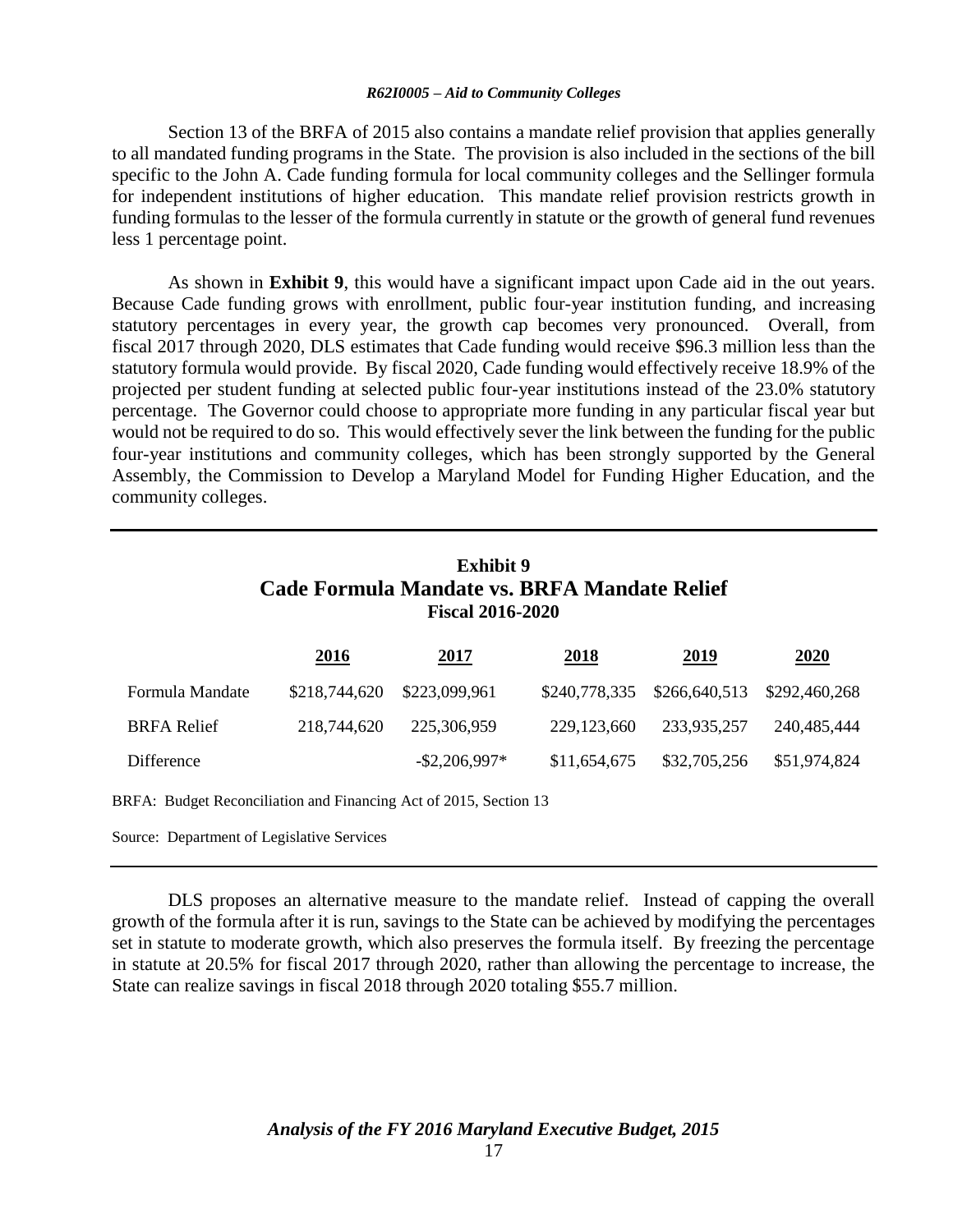**As shown in Exhibit 10, DLS proposes freezing the Cade percentage in statute at the fiscal 2016 rate of 20.5% through fiscal 2020. The percentage in statute then grows 1 percentage point in each successive fiscal year until reaching full funding at 29.0% in fiscal 2029. This would require an amendment to the BRFA.**

### **Exhibit 10 DLS Recommendation versus Current Law Fiscal 2017-2020**

|                                                | 2017          | 2018          | <u>2019</u>   | 2020          |
|------------------------------------------------|---------------|---------------|---------------|---------------|
| Formula Mandate                                | \$223,099,961 | \$240,778,335 | \$266,640,513 | \$292,460,268 |
| <b>BRFA Relief</b>                             | 223,099,961   | 235,045,324   | 248,460,193   | 260, 671, 131 |
| <b>Difference</b>                              | No effect.    | \$5,733,011   | \$18,180,320  | \$31,789,137  |
| <b>DLS:</b> Department of Legislative Services |               |               |               |               |
| Source: Department of Legislative Services     |               |               |               |               |

### **Local Maintenance of Effort**

A county government is required to maintain or increase the total dollar support for the local community college or risk losing an increase in State support including a hold harmless grant, a concept known as maintenance of effort. In fiscal 2014 and 2015, each college received an increase in State support. **Exhibit 11** shows that the local appropriation for each college also increased for 11 colleges, was held level at 3 colleges, and decreased at 1 college (Chesapeake College). In the prior year, 3 colleges had been essentially flat funded by counties.

The exhibit also shows changes in funding since fiscal 2010 to show changes since the recession. When the State appropriation was held flat or declined, some local governments chose to reduce appropriations as well, with no risk of losing State funds. From fiscal 2010 to 2013, 11 colleges were either flat funded or had reduced local support. At one point, Wor-Wic Community College (Wor-Wic) was down nearly 15.0%; however, Worcester and Wicomico counties have recently increased funding significantly to Wor-Wic. On average, local funding increased only 0.1% between fiscal 2010 and 2014. Almost all of the 9.3% growth from fiscal 2010 to 2015 occurs in fiscal 2015. In comparison, State funding increased 14.2% from fiscal 2010 to 2014.

Figures for fiscal 2016 are not yet available as the local appropriation is typically not set until the State's fiscal 2016 appropriation is finalized. As mentioned previously, the lack of hold harmless funding for local community colleges is a concern because it means local jurisdictions do not risk losing any State funds by decreasing local support for community colleges. If locals reduce funding, the State need not maintain hold harmless funding to a particular college.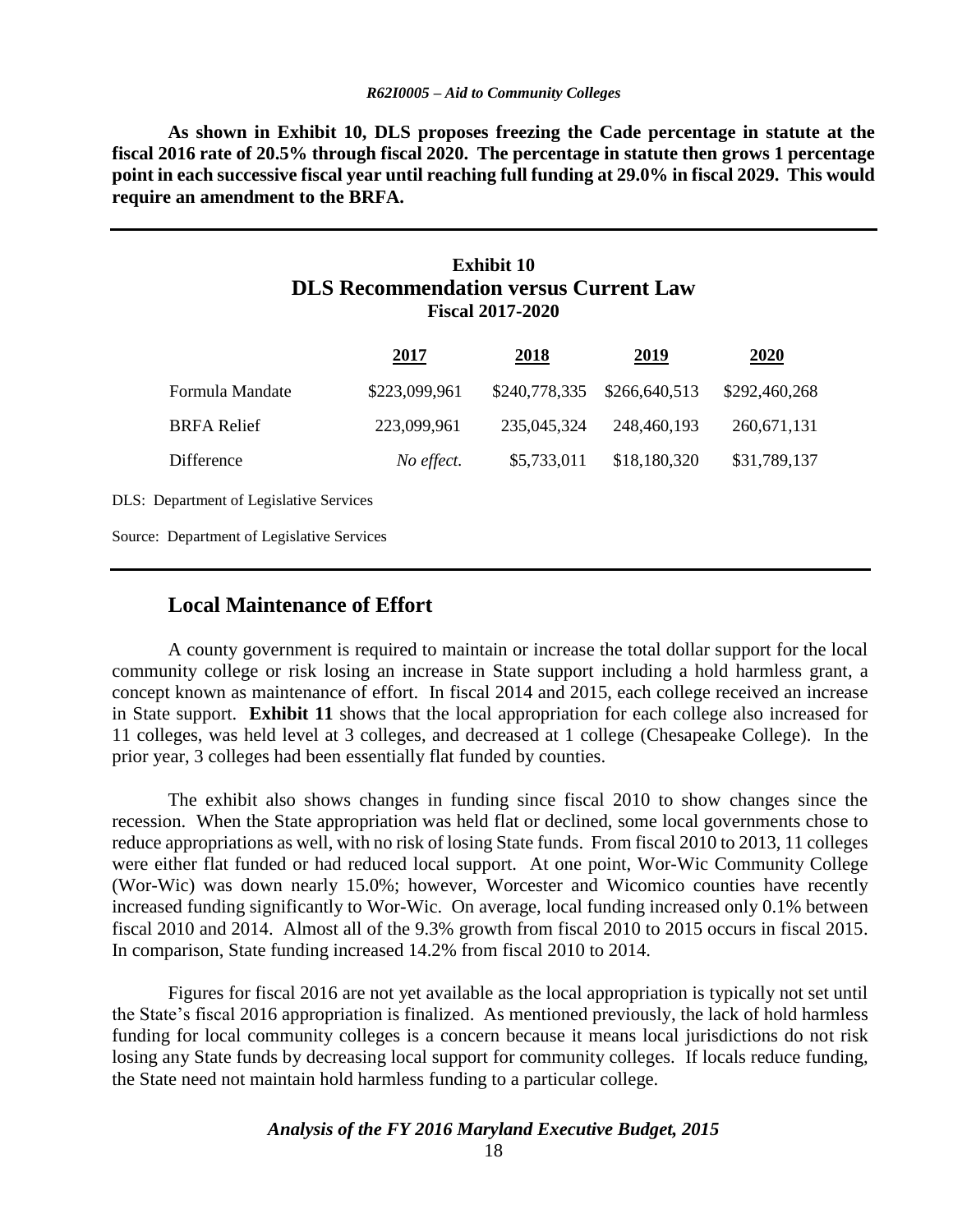## **Exhibit 11 Local Support of Community Colleges Fiscal 2010-2015**

| <b>College</b>          | <u>2010</u>   | 2013          | 2014          | (Working)<br><u>2015</u> | <b>Change</b><br>2014-2015 | %Change<br>2014-2015 | <b>Change</b><br>2010-2015 | %Change<br>2010-2015 |
|-------------------------|---------------|---------------|---------------|--------------------------|----------------------------|----------------------|----------------------------|----------------------|
|                         |               |               |               |                          |                            |                      |                            |                      |
| Allegany                | \$7,425,000   | \$7,425,000   | \$7,555,000   | \$7,555,000              | \$0                        | 0.0%                 | \$130,000                  | 1.8%                 |
| Anne Arundel            | 33,822,700    | 32,047,700    | 35,820,067    | 37,637,700               | 1,817,633                  | 5.1%                 | 3,815,000                  | 11.3%                |
| <b>Baltimore County</b> | 36,855,145    | 38,462,795    | 38,462,795    | 39, 362, 513             | 899,718                    | 2.3%                 | 2,507,368                  | 6.8%                 |
| Carroll                 | 8,473,274     | 8,542,027     | 9,059,436     | 9,315,270                | 255,834                    | 2.8%                 | 841,996                    | 9.9%                 |
| Cecil                   | 8,124,924     | 8,025,308     | 8,197,009     | 8,591,940                | 394,931                    | 4.8%                 | 467,016                    | 5.7%                 |
| <b>CSM</b>              | 14,965,275    | 16,946,578    | 17,648,315    | 17,884,025               | 235,710                    | 1.3%                 | 2,918,750                  | 19.5%                |
| Chesapeake              | 5,885,590     | 5,885,591     | 6,235,591     | 6,032,732                | $-202,859$                 | $-3.3%$              | 147,142                    | 2.5%                 |
| Frederick               | 14,579,999    | 13,966,874    | 14,205,683    | 14,533,897               | 328,214                    | 2.3%                 | $-46,102$                  | $-0.3%$              |
| Garrett                 | 4,273,000     | 4,523,000     | 4,559,045     | 4,738,000                | 178,955                    | 3.9%                 | 465,000                    | 10.9%                |
| Hagerstown              | 9,045,010     | 8,865,010     | 8,965,010     | 8,965,010                | $\Omega$                   | 0.0%                 | $-80,000$                  | $-0.9\%$             |
| Harford                 | 15,939,806    | 14,961,612    | 14,961,612    | 14,961,612               | $\theta$                   | 0.0%                 | $-978,194$                 | $-6.1%$              |
| Howard                  | 25,195,470    | 27,093,286    | 29,131,683    | 31,000,287               | 1,868,604                  | 6.4%                 | 5,804,817                  | 23.0%                |
| Montgomery              | 107,999,261   | 96,263,605    | 100,529,527   | 118,413,727              | 17,884,200                 | 17.8%                | 10,414,466                 | 9.6%                 |
| Prince George's         | 30,484,600    | 29,545,200    | 29,545,300    | 34, 345, 300             | 4,800,000                  | 16.2%                | 3,860,700                  | 12.7%                |
| Wor-Wic                 | 5,298,980     | 4,507,360     | 5,273,134     | 5,534,684                | 261,550                    | 5.0%                 | 235,704                    | 4.4%                 |
| <b>Total</b>            | \$328,368,034 | \$317,060,946 | \$330,149,207 | \$358,871,697            | \$28,722,490               | $8.7\%$              | \$30,503,663               | 9.3%                 |

CSM: College of Southern Maryland

Source: Maryland Higher Education Commission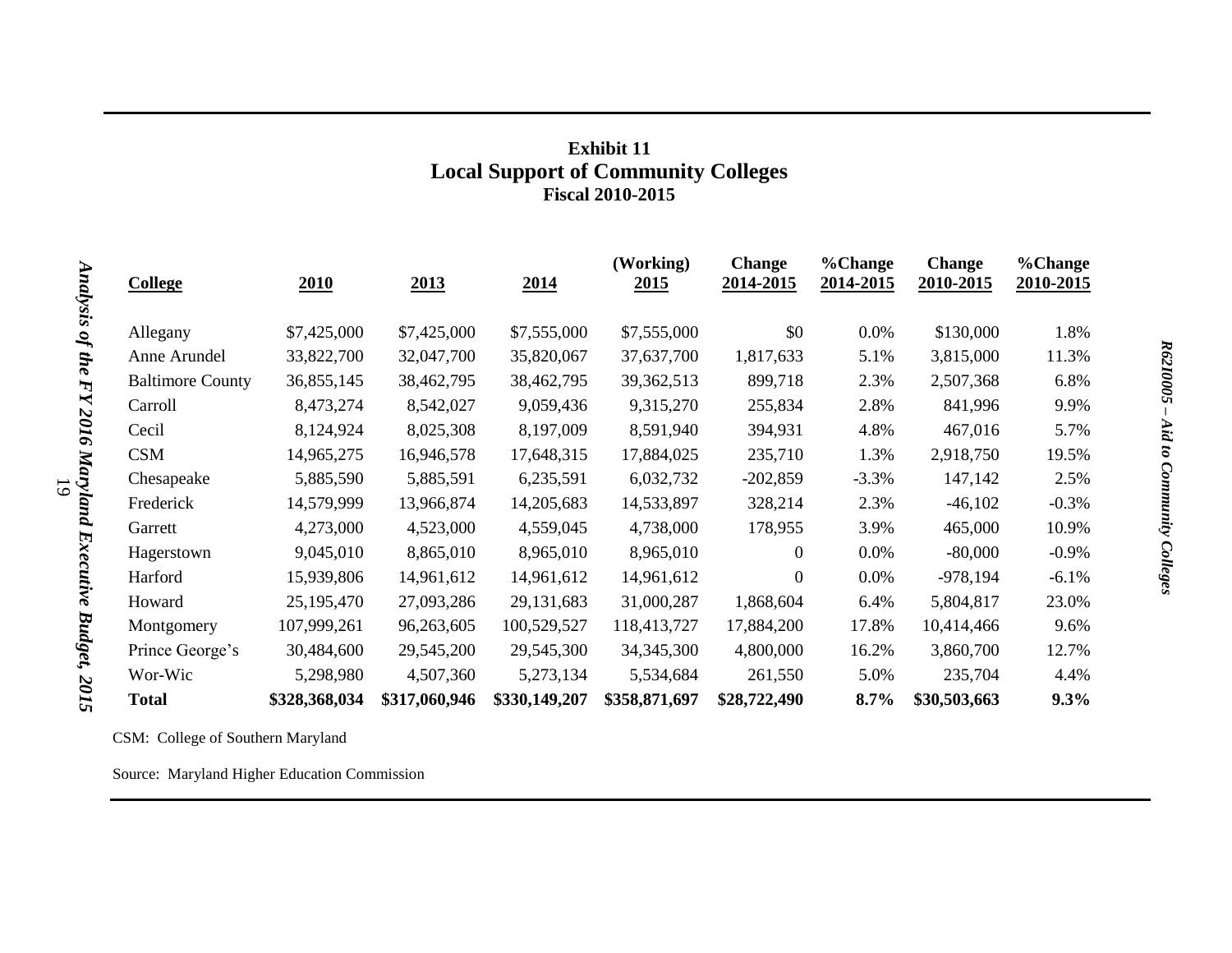## *Issues*

## **1. Tuition, Fees, and Student Aid at Community Colleges**

Community colleges offer a significantly lower entry cost into higher education compared to four-year institutions. According to the College Board, the average Maryland public four-year institution's tuition and fee rate was \$8,724 in fall 2014, compared to \$4,122 at the State's community colleges. This means, on average, community colleges are 54% less expensive based upon tuition and fees. However, the State's community college tuition and fee rates are higher than the national average. **Exhibit 12** shows the difference from fall 2006 to 2014 in unadjusted dollars. Although the gap has narrowed from a high of \$524 in fall 2006, Maryland remains \$297 higher than the national average.



Source: College Board *Annual Survey of Colleges – Trends in College Pricing 2014*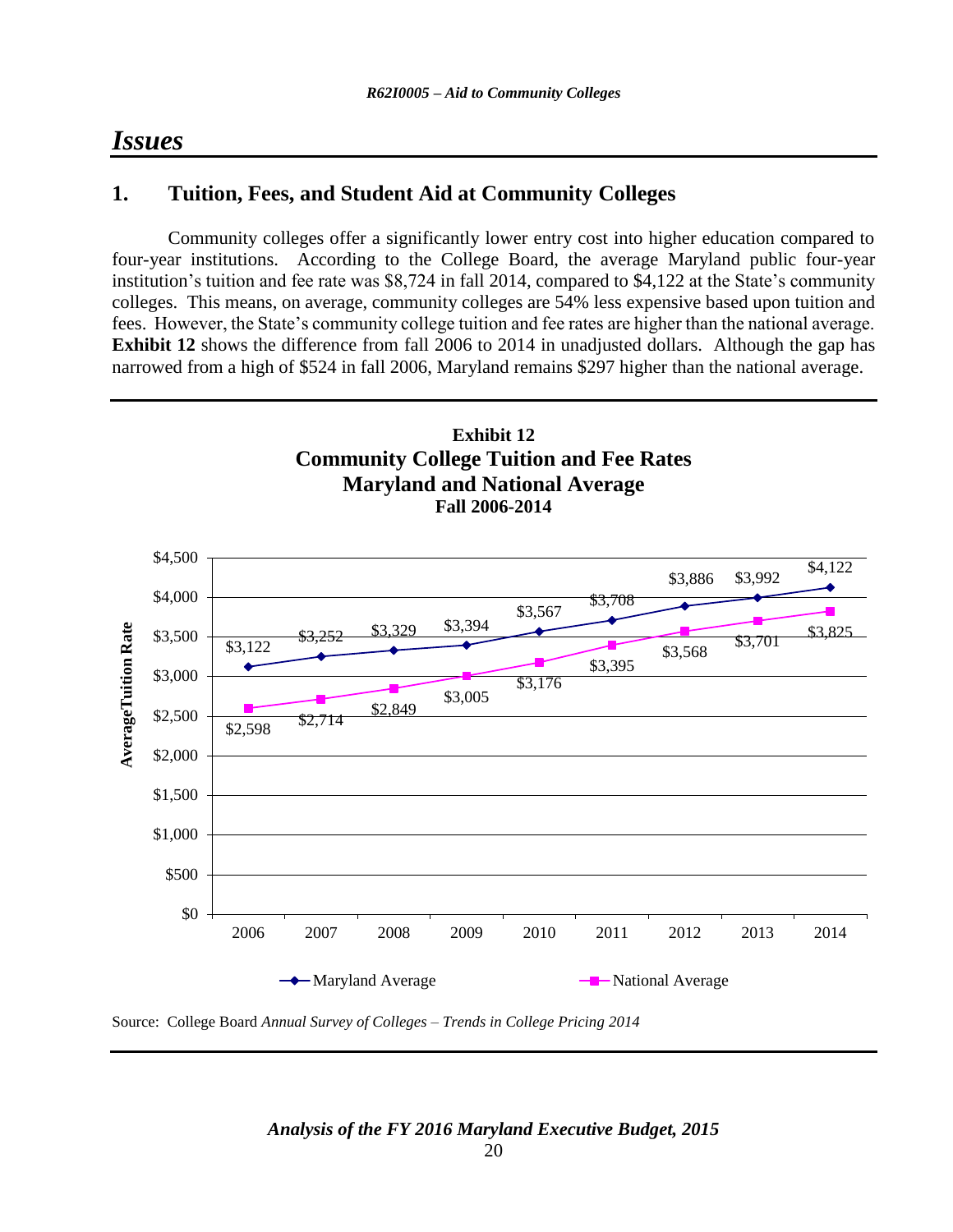Although the average student paid \$3,910 in fall 2014 (using a simple average), **Exhibit 13** shows that tuition and fee rates varied greatly between institutions. Montgomery College is the State's most expensive community college at \$4,590, while BCCC is the lowest at only \$3,030. The statewide average increase in tuition and fees between 2013 and 2014 was \$116, or 3.1%, although two colleges held tuition and fee rates flat in fall 2014 – Prince George's Community College and BCCC. The largest increase was at Harford Community College, which grew \$503, or 15.5%.

## **Exhibit 13 Community College Tuition and Fee Rates for Full-time, In-county Students Fall 2012-2014**

|                         | <b>Fall 2012</b> | <b>Fall 2013</b> | <b>Fall 2014</b> | \$ Change<br>2013-2014 | % Change<br>2013-2014 |
|-------------------------|------------------|------------------|------------------|------------------------|-----------------------|
| Montgomery              | \$4,452          | \$4,452          | \$4,590          | \$138                  | 3.1%                  |
| Howard                  | 4,343            | 4,378            | 4,448            | 70                     | 1.6%                  |
| Prince George's         | 4,200            | 4,400            | 4,400            | $\boldsymbol{0}$       | 0.0%                  |
| Chesapeake              | 3,960            | 4,100            | 4,310            | 210                    | 5.1%                  |
| Carroll                 | 3,912            | 4,128            | 4,308            | 180                    | 4.4%                  |
| <b>Baltimore County</b> | 3,630            | 4,080            | 4,252            | 172                    | 4.2%                  |
| Southern Maryland       | 4,096            | 4,170            | 4,244            | 74                     | 1.8%                  |
| Frederick               | 3,930            | 4,005            | 3,945            | $-60$                  | $-1.5%$               |
| Anne Arundel            | 3,640            | 3,740            | 3,830            | 90                     | 2.4%                  |
| Harford                 | 2,925            | 3,241            | 3,744            | 503                    | 15.5%                 |
| Hagerstown              | 3,560            | 3,594            | 3,684            | 90                     | 2.5%                  |
| Garrett                 | 3,420            | 3,600            | 3,630            | 30                     | 0.8%                  |
| Allegany                | 3,390            | 3,450            | 3,540            | 90                     | 2.6%                  |
| Wor-Wic                 | 3,026            | 3,240            | 3,360            | 120                    | 3.7%                  |
| Cecil                   | 3,090            | 3,090            | 3,240            | 150                    | 4.9%                  |
| <b>Baltimore City</b>   | 3,030            | 3,030            | 3,030            | $\mathbf{0}$           | 0.0%                  |
| <b>Simple Average</b>   | \$3,663          | \$3,794          | \$3,910          | \$116                  | 3.1%                  |

Source: Maryland Association of Community Colleges; Department of Legislative Services

### **Institutional Aid Offered to Students**

In addition to trying to keep costs low, colleges offer students institutional aid to bring down the "sticker" price, or total cost of tuition, fees, room, board, and other expenses. Institutional aid awards are usually made to students with few financial resources (need-based aid) or to reward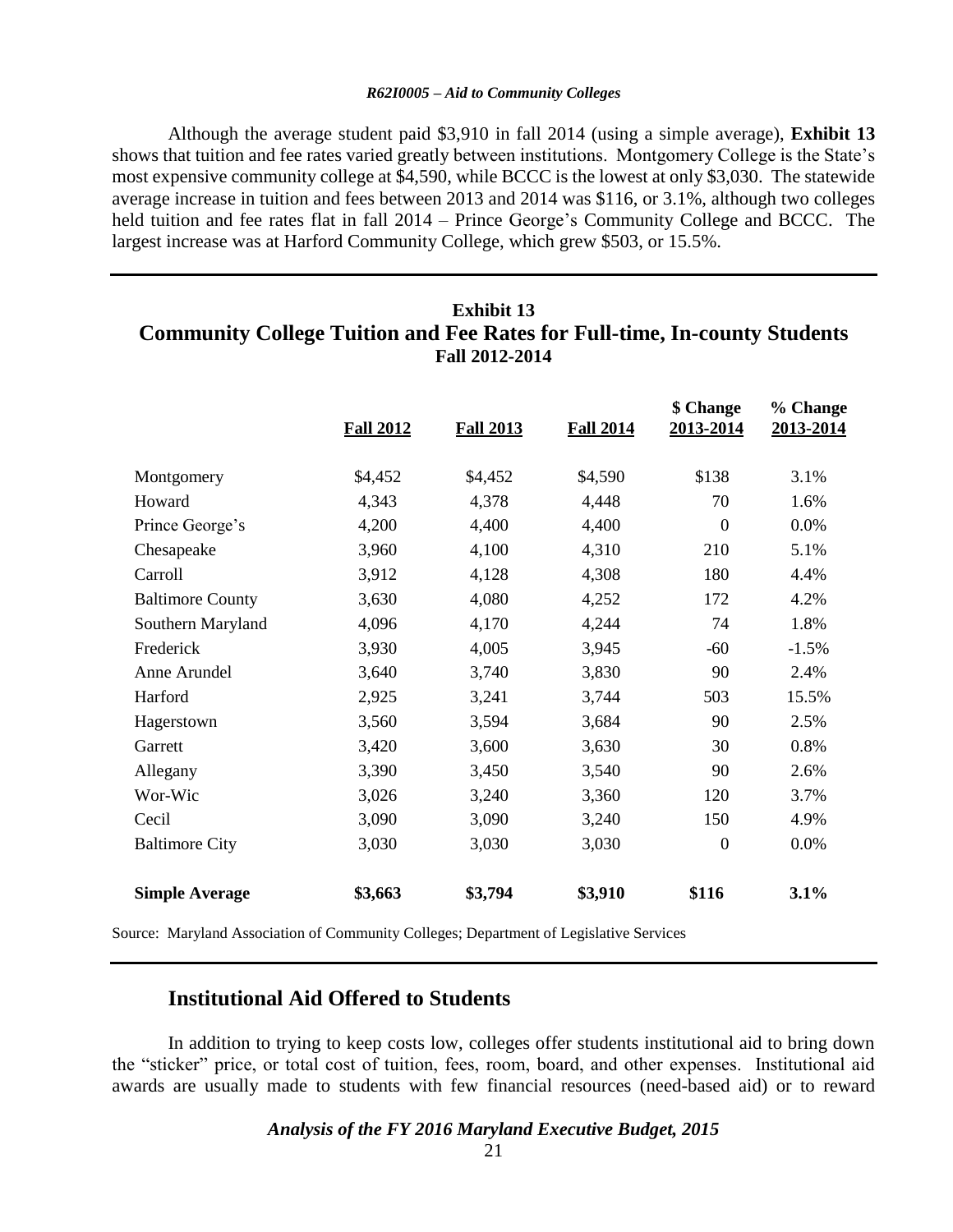academic achievement (merit aid). Regardless of aid type, colleges typically require students to complete a Free Application for Federal Student Aid, which determines a student's expected family contribution, the amount of money a student's family is expected to pay toward the cost of education.

**Exhibit 14** shows the total amount of need-based and merit aid awarded by community colleges to students from fiscal 2007 to 2014, in addition to the amount of Pell grants students received. In fiscal 2014, Maryland's community colleges awarded \$13.6 million in institutional aid. That amount is dwarfed by Pell grants, a federal low-income student financial aid program that totaled \$165.2 million in that year. Federal funding for Pell grants increased significantly in fiscal 2010 to help low-income individuals pursue a college education. Pell aid decreased 2.9% in fiscal 2014, compared to an average increase of 26.2% in the preceding five fiscal years. Students can receive Pell grants for up to \$5,645 annually in fiscal 2014 for a maximum of 12 semesters at all institutions. For many recipients, this may cover their full cost of attendance at a community college.



Note: Data does not include Baltimore City Community College.

Source: Maryland Association of Community Colleges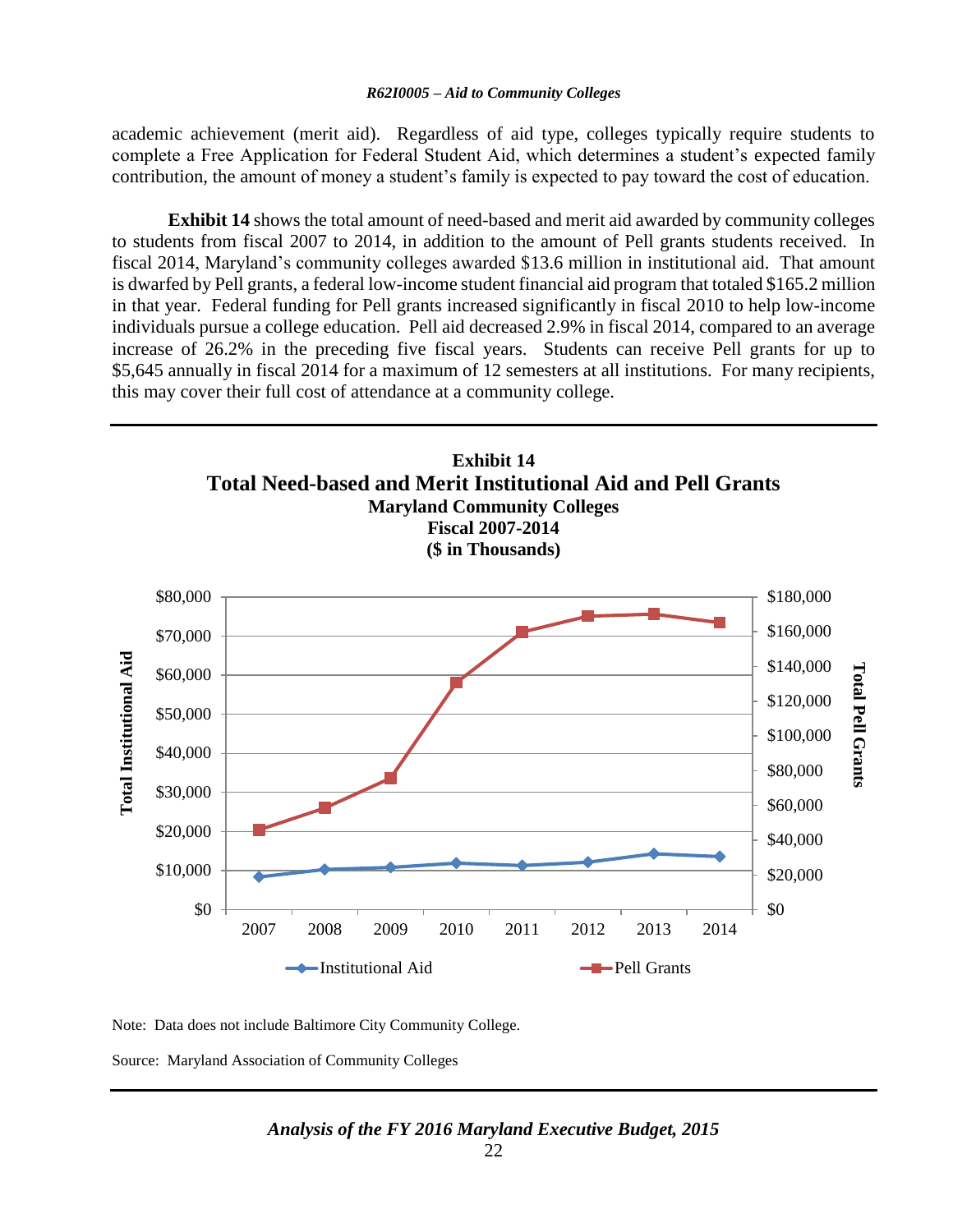**Exhibit 15** shows the average value of need-based and merit institutional aid awards and the average number of awards per 100 FTES by college. There is considerable variation in this data, which was reported to DLS for the third time this year. The exhibit may somewhat overstate awards per FTES and understate the amount received by a student, as an individual student may receive both a need-based and merit award, and both awards would be counted separately. In other words, this shows some duplicated headcount data. Allegany College is an outlier, awarding many more awards per 100 FTES, 63.6, than any other college. This is due to a large dual enrollment program with students from neighboring counties, each of whom are receiving an institutional aid award.



FTES: full-time equivalent student

\*Carroll Community College's data is adjusted to include institutional aid awarded by its foundation.

Source: Maryland Association of Community Colleges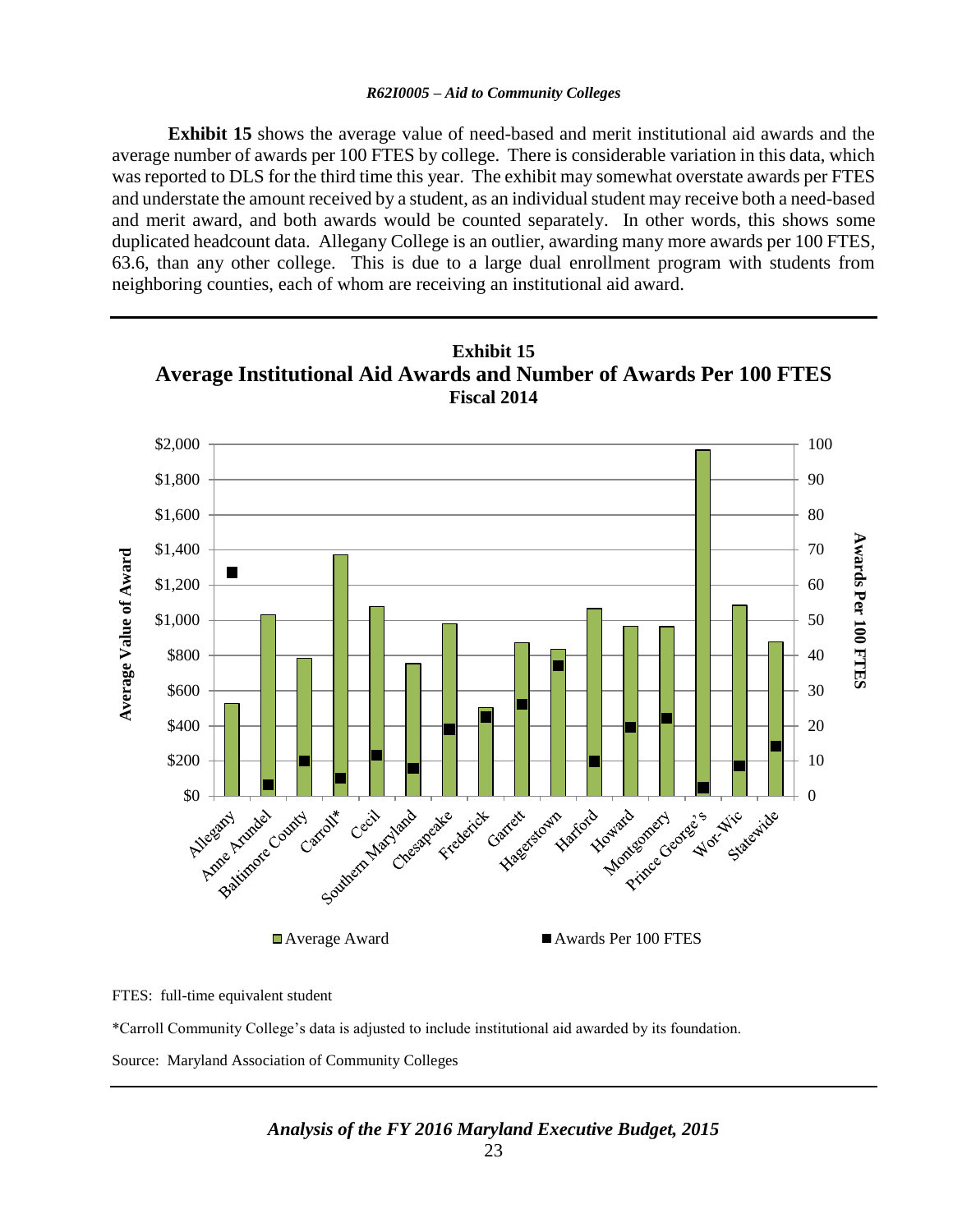The statewide average institutional aid award is \$879, and an average of 14.3 awards is made per 100 FTES. The exhibit shows that colleges vary widely in the amount of aid offered, but most awards average between \$700 and \$1,000. Prince George's Community College has the highest average award, at \$1,986, while Carroll Community College is the second highest at \$1,374. Frederick Community College is the lowest at \$504, while Allegany College of Maryland is the second lowest, at \$528. Although Prince George's Community College has the highest average award, the college averages only 2.8 awards per 100 FTES, the lowest in the State. While in the past two years Garrett College has also had notably higher awards, comparable to Prince George's Community College, the data reported this year does not reflect awards of higher amounts.

Carroll Community College's data is adjusted because it does not fund any institutional aid through its operating budget but instead coordinates aid with the Carroll Community College Foundation. Only seven institutional awards were made in fiscal 2014, compared to six in the prior year. For more meaningful comparisons, foundation awards are shown in Exhibit 15 for Carroll Community College only. With that adjustment, Carroll Community College performs similarly to other colleges its size, such as Wor-Wic.

### **Aid as a Share of Overall Budget**

Exhibit 15 shows that the colleges vary in the value of institutional aid awards and the number made each year. The amount of money a college has to spend may depend on the size of the college's total budget, and **Exhibit 16** shows each college's need-based and merit institutional aid budget compared to its unrestricted fund operating budget. According to the financial aid categories used by MHEC, colleges may be reporting foundation grants as institutional aid, even though this funding is not technically within the institutions' operating budgets. For this reason, Exhibit 15 merely compares the relative size of the two budgets and does not represent the actual percentage of the operating budget dedicated to aid.

The average for all colleges is 1.3%, though only six colleges are above average. Allegany College of Maryland and Hagerstown Community College stand out for spending more on institutional aid as a ratio to their operating budgets as both are over 3.0%. Five institutions are below 1.0%, including Prince George's Community College and Carroll Community College, which make very few awards, as shown in Exhibit 14.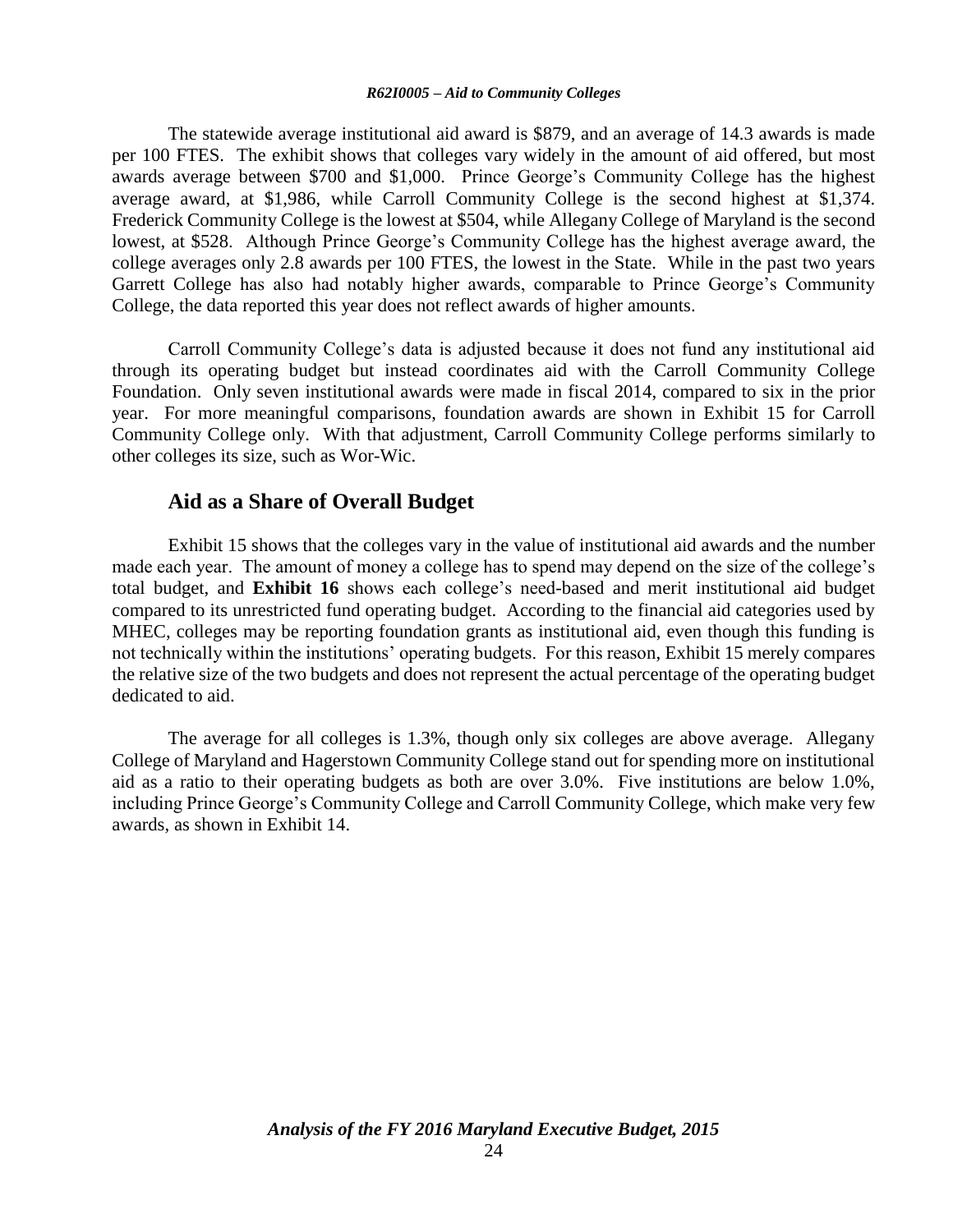

**Exhibit 16 Institutional Aid as a Ratio of Unrestricted Operating Budget Fiscal 2014**

\*College of Southern Maryland

Source: Maryland Association of Community Colleges

### **Issues with Data**

The data used in Exhibits 13, 14, and 15 were produced in response to a 2014 *Joint Chairmen's Report* (JCR) information request on institutional aid awarded to students in fiscal 2014. The JCR requested that MHEC should submit this data to DLS; however, in December 2014, DLS received only fiscal 2013 data from MHEC. DLS and MACC did coordinate a brief survey for data in January 2015, and all colleges promptly responded. In the 2015 request for updated information, DLS is again specifying MHEC as the designated source for the next update of fiscal 2015 information.

**The Secretary of Higher Education and the MACC executive director should comment on how institutional aid will be allocated in coming fiscal years, given that enrollment is declining and State and federal financial aid programs are relatively flat funded.**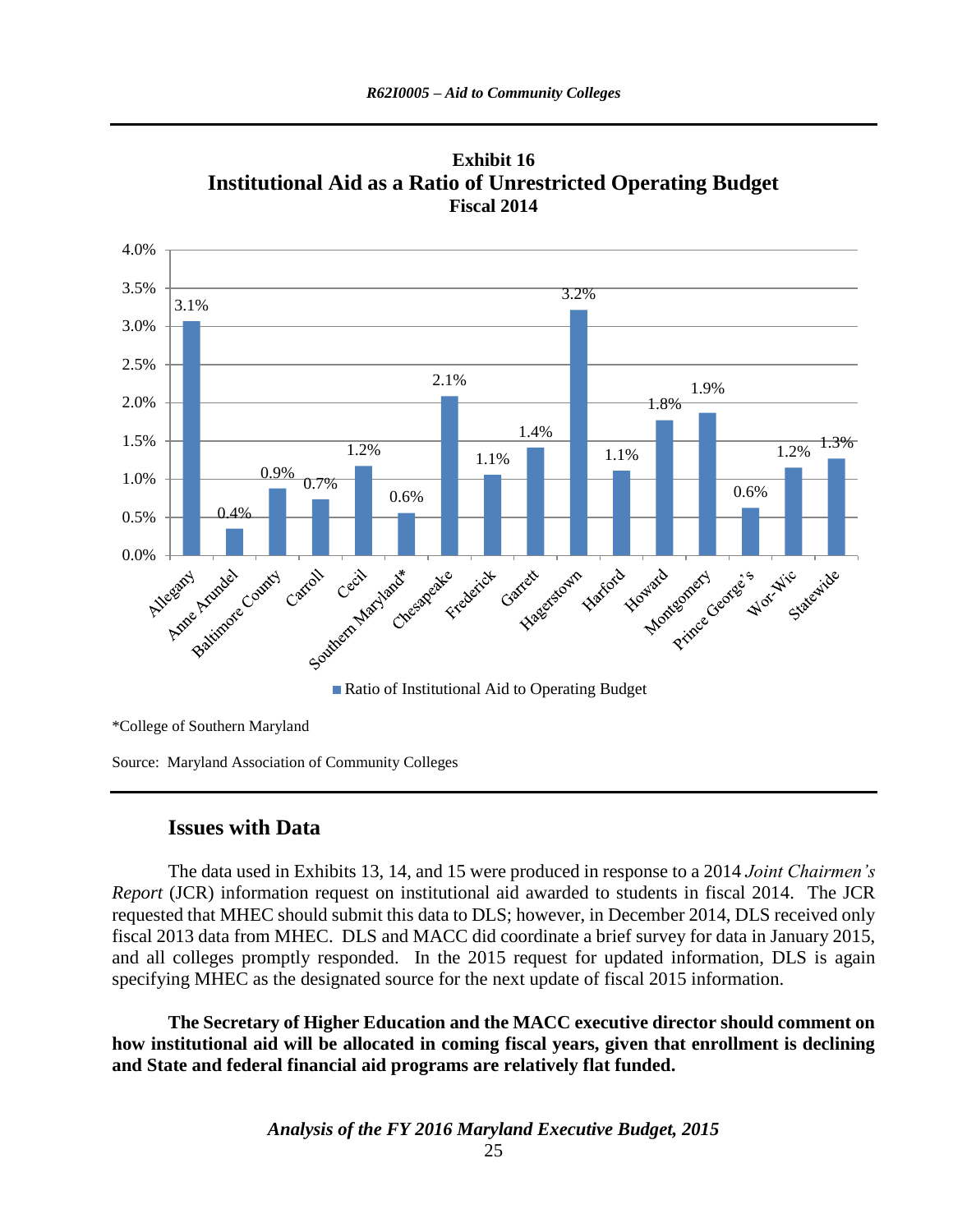### **2. Community College Coordination**

The structure of statewide coordination for community colleges differs greatly from state to state due to community colleges being founded at different points in time and for different missions throughout the country. Some states have boards that oversee all of the state's educational institutions, including K-12 education, while others focus solely on community colleges. Some boards are granted very limited authority and serve to coordinate the activities of generally independent community colleges. Some states have the opposite arrangement, where strong, central boards have a direct role in the operations of the colleges. Community colleges in Maryland were originally established in the 1940s with local sponsorship but under standards developed by the Maryland State Department of Education (MSDE). As originally envisioned, community colleges would be under the supervision of MSDE, as MHEC did not yet exist, and had an open admissions policy with a focus on workforce development, much as they do today.

The 1963 *Report of the Commission for the Expansion of Public Higher Education in Maryland* compared the proposed expansion of community colleges by referencing the success of the community college system in California. It went so far as to state "the California system is, in fact, the prototype of the tripartite structure recommended by this commission for Maryland." The 2008 Commission to Develop the Maryland Model for Funding Higher Education also recognized California as a competitor state to Maryland for employment and made comparisons to California's institutions as part of the peer funding model now used by MHEC. The 1960 California Master Plan for Higher Education calls for a community college system headed by a chief executive appointed by the governor, but which also has locally elected boards of trustees overseeing regional needs with college presidents. This gives California a mixed system of authority over community colleges but one that it has existed since the 1960 plan.

On the spectrum of centralization, Virginia has strong state-level oversight. In 1966, Virginia established a statewide community college system, uniting 23 colleges. Today, Virginia can rapidly align campus policies, decide on budgets, and set tuition rates statewide. For an example of this coordination, Virginia is currently rolling out a standardized remedial mathematics curriculum using modules rather than semester-based classes. This can occur statewide at the same time, so all students have the same resources available, regardless of which campus they attend, or if they transfer between campuses. A past example of coordination is dual enrollment, which Virginia began in 1987 and extended rapidly throughout the state due to centralized community college administration managing articulation agreements.

Another strong central authority is North Carolina's State Board of Community Colleges, which operates a system of community colleges, with broad statutory authority over community colleges. The colleges' operating budgets are overseen by the central office, which also oversees strong statutorily mandated articulation agreements. North Carolina's State Board of Community Colleges is able to create policies on its own or implement those charged to them, such as a common course numbering system that was initially an interest of the Maryland General Assembly in 2013.

In comparison to these three states, Maryland has a weaker central authority overseeing community colleges. In 1991, when the State Board for Community Colleges was abolished, its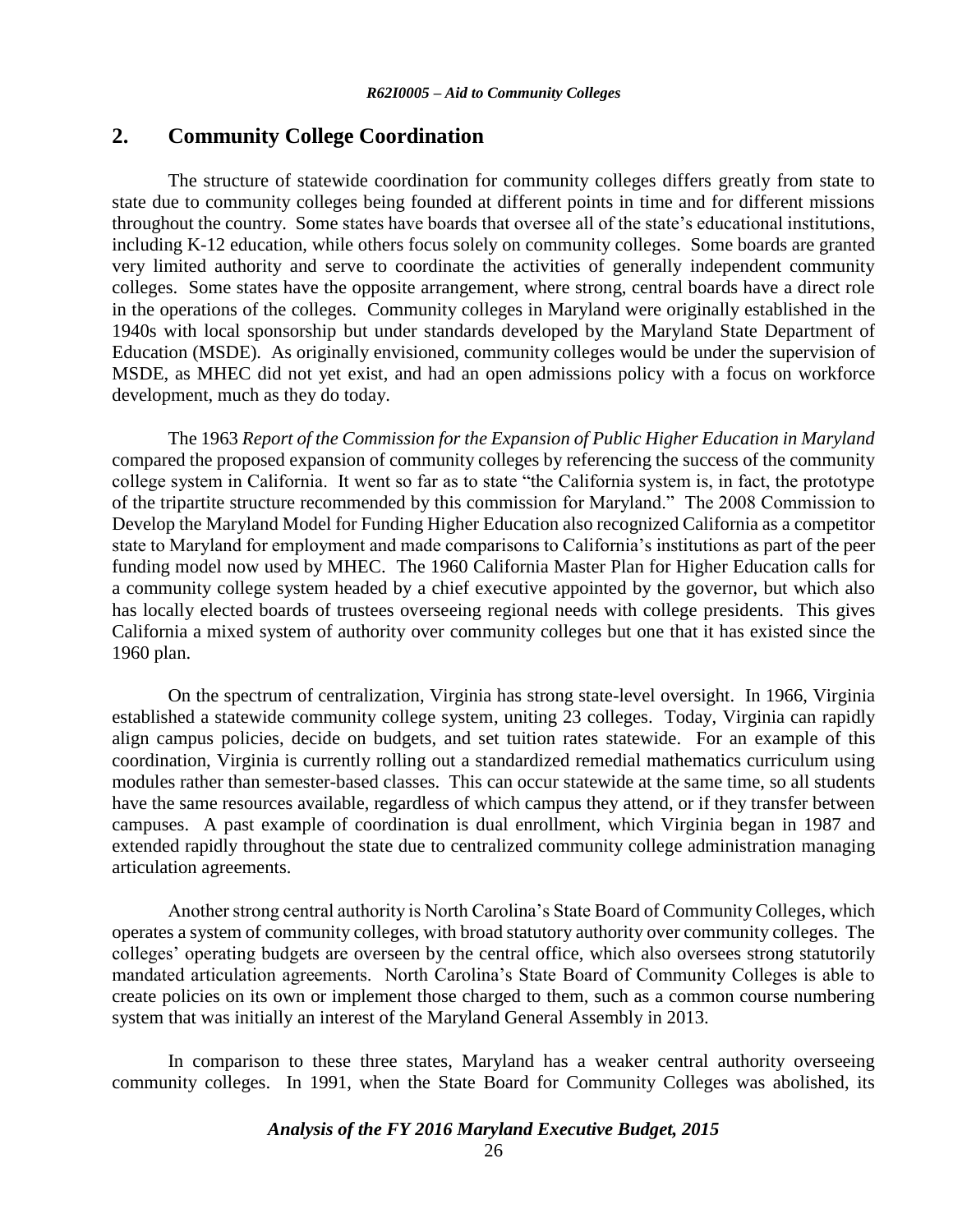functions were transferred to MHEC. While MHEC has broad authority in statute "to coordinate the overall growth and development of postsecondary education in Maryland," MHEC has limited staff and resources to dedicate to community college oversight and assistance. MHEC does technically serve as the coordinating board, but it has limited authority to hold institutions accountable for priorities like meeting the State's degree attainment goals. MHEC produces a four-year plan for postsecondary education, but it outlines broad policy goals and does not suggest streamlining organizational structures or new methods for improving prekindergarten through postsecondary education P-20 coordination. Additionally, while University System of Maryland (USM) institutions are ultimately responsible to the Board of Regents, it is not clear who holds community colleges accountable, especially for regional community colleges and BCCC, the latter which does not report to a local jurisdiction, as it is a State agency.

MACC, established in 1992, provides an additional level of coordination and advocacy, bringing together administrators and faculty from each college to discuss common issues. As units of local government (except for BCCC), Maryland's counties are also responsible for setting policy priorities for the colleges, in addition to each college's own governing board (board of trustees). MHEC has no role in the colleges' budgeting process or in setting tuition rates, although MHEC does coordinate capital funding requests with DBM for the two-year sector. (The most significant change to the community college structure came in 1992 when Carroll Community College split off from Catonsville Community College and then in 1998 Catonsville merged with Dundalk and Essex to form the tripartite Community College of Baltimore County.)

MHEC also has limited authority to require institutions (community colleges or four-year institutions) to implement policies that it believes are in the best interest of the State, like statewide articulation agreements. Such agreements are an indication of how much coordination exists between segments in the State. MHEC has facilitated the development and implementation of three statewide articulation agreements between Maryland's community colleges and both public and private nonprofit four-year institutions, in teaching, nursing, and engineering with a fourth in cybersecurity now underway. However, in the past, most community college students had to rely on individual agreements between schools to transfer their credits. It was not until the College and Career Readiness and College Completion Act of 2013 (Chapter 533) that community colleges were required to standardize articulation agreements with all four-year institutions and create degree pathways to accelerate graduation rates.

Similar to Maryland, Pennsylvania does not have a state board. Instead, the legislature plays a larger role in implementing statewide policies. In 2010, Pennsylvania's legislature passed legislation directing the community colleges and public four-year institutions to create statewide articulation agreements. There are now 24 such articulated transfer programs. The Pennsylvania legislature is also able to influence the creation of degree programs, having used \$5 million to develop new courses and degree programs, which many colleges then added to their course catalogues.

Out of Maryland's 10 competitor states, several different models can be seen. As mentioned, Virginia and North Carolina have a strong central system, while California and Ohio have coordinating bodies with a mix of oversight powers, and finally Pennsylvania has a strong local system that is more similar to Maryland, lacking a dedicated community college agency.Stronger bodies are able to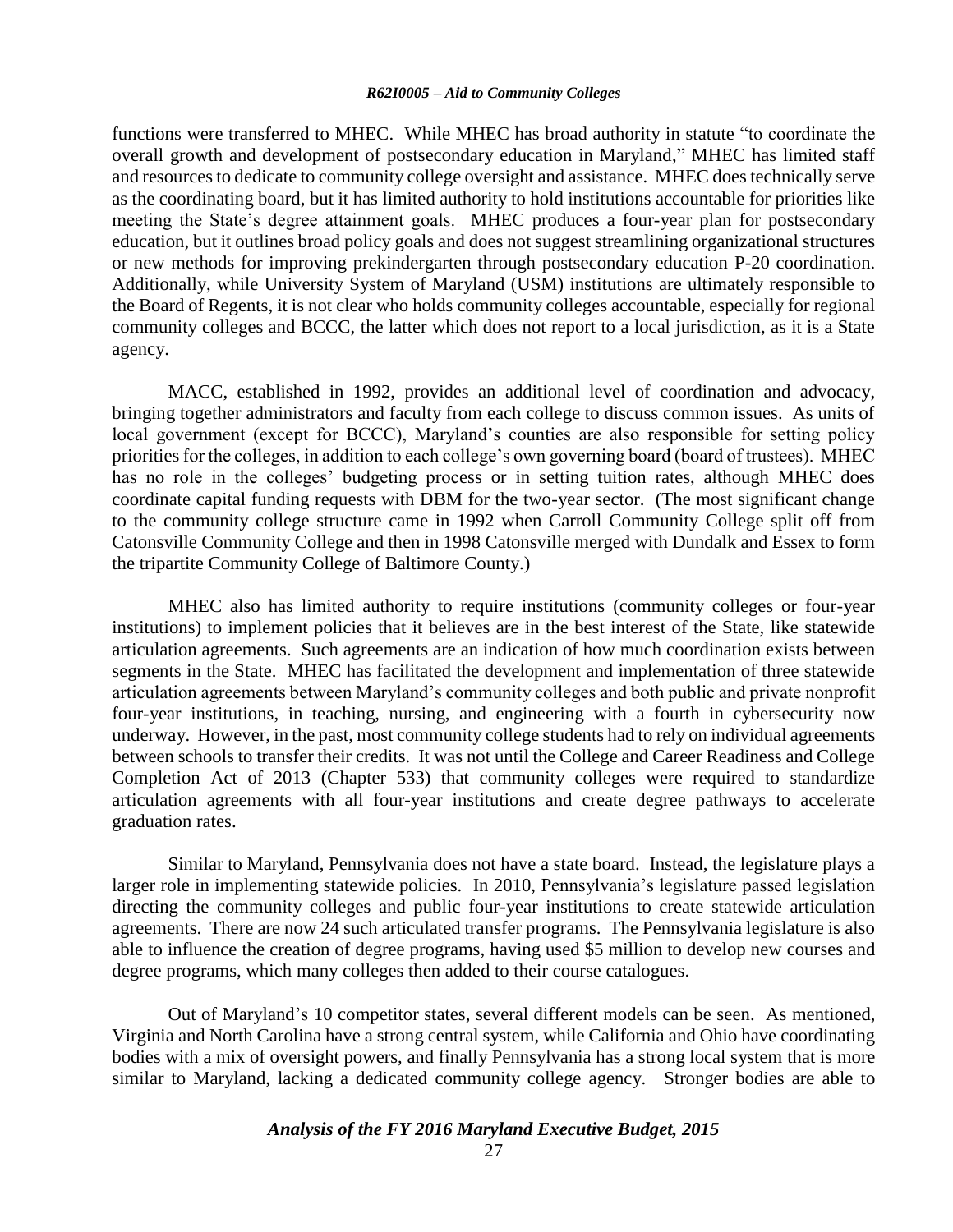coordinate consistent policies among the institutions and are largely as strong as their statutes dictate. States with weaker boards may have a limited ability to hold institutions accountable, but there can be some consistency if it is mandated in statute by the legislature. Maryland has local jurisdictions contributing a relatively large portion of public funding, about 57%, to community colleges. California and North Carolina, like Maryland, have local jurisdictions providing support to community colleges, while Virginia supplies all public funding at the state level. Pennsylvania has a mixture of some local support to some institutions.

MHEC is a relatively weak coordinating board compared to the competitor states mentioned, which raises the issue of whether student outcomes would be better if MHEC had a more active role in community college operations. So far, MHEC has not been able to implement consistent policies that could aid student outcomes directly, like a common remediation policy or statewide articulation agreement, or indirectly, such as a common course numbering system. For example, Virginia's recent development of statewide modular math remediation offers students the ability to take math in smaller units at their own pace regardless of the public community college. Maryland stands apart for having a highly diffused system where some institutions may make notable progress in developmental education, while others may not adopt or establish best practices as quickly. This uneven playing field for Maryland's price sensitive community college student population may mean some students are losing out by not being able to easily search community college offerings or understanding that each community college is an independent two-year institution. It also means it is more difficult for the State to understand the costs of student progress and outcomes at each institution. While legislation has achieved some gains for students, the question is whether a stronger coordinating body would improve student success and efficient use of State resources.

Ultimately, the question of higher education organization comes down to what is effective in meeting the State's needs and goals. Per the 2013 to 2017 State Plan for Post-secondary Education, Maryland is pursuing the 55% degree completion goal, the need to reduce the achievement gap between different types of students, and better collection and analyzing of higher education data in the State.

**The Secretary and community colleges should comment on MHEC's role and effectiveness in coordinating Maryland's community colleges such as data collection from the local community colleges. The Secretary and presidents should also comment on whether a new, more formalized body for community college coordination may be beneficial or if a stronger MHEC can play a more direct role in guiding State policy and the efficient use of State resources across the two-year sector.**

### **3. Tuition Waiver Expansion Concerns Community Colleges**

A tuition waiver reduces or eliminates the need for a student to pay for tuition and mandatory fees at public institutions. The rules for each waiver vary significantly but several are set in State statute. It is important to note that waivers are not funded by the State through MHEC or any other means. Instead, eligible students simply cannot be charged tuition and mandatory fees by the public institution they attend. These State-designated waivers are distinct from negotiated waiver policies for faculty, staff, and some dependents at institutions, which are negotiated within institutions. For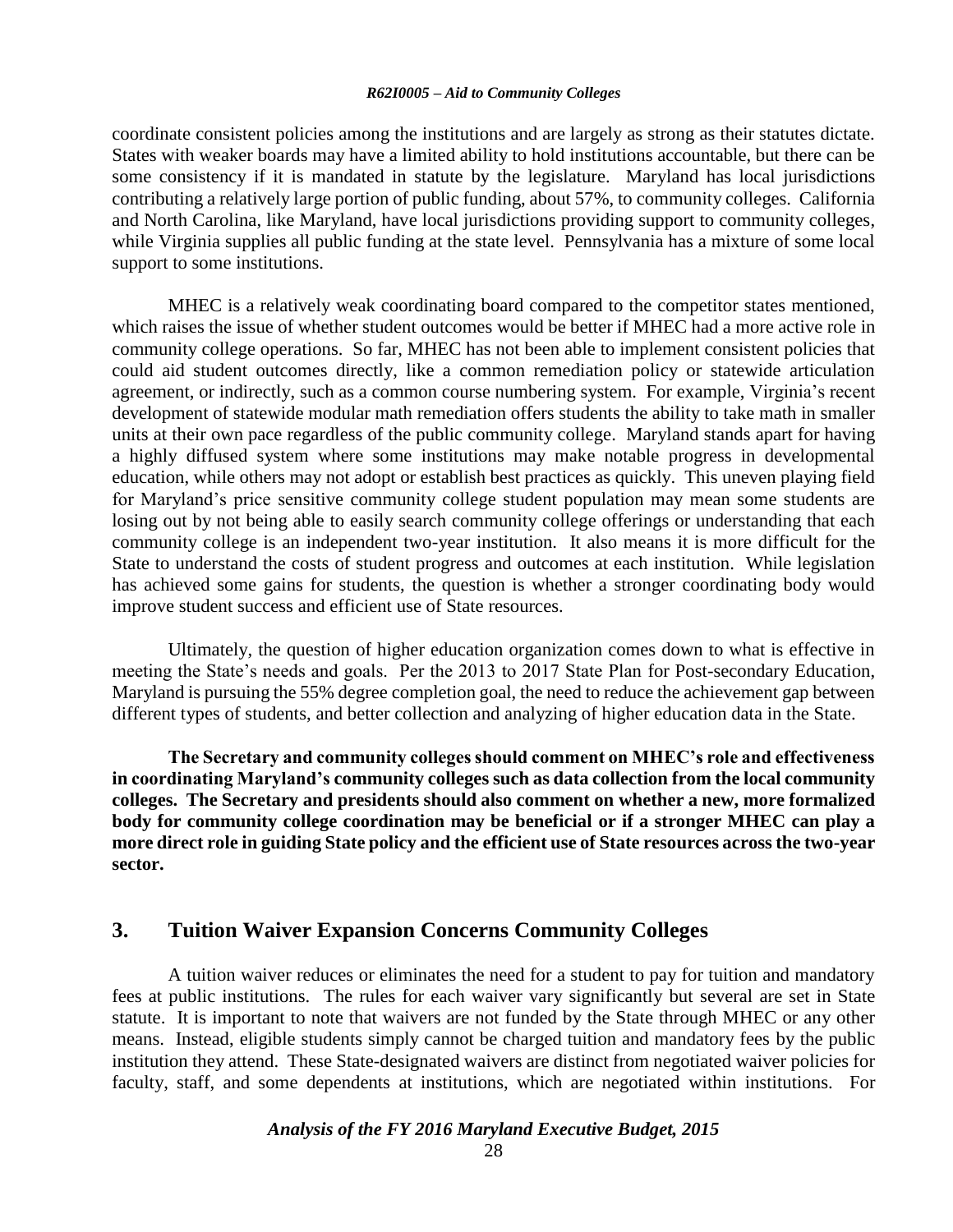example, all USM faculty get 100% waivers for their own institution and 50% waivers for any other USM institution. This primarily benefits the children of university employees and is a common benefit nationwide for employee retention. Institutions also have flexibility to award waivers to other groups. For example, Harford Community College offers a waiver of out-of-service-area tuition for employees of in-county businesses who are not county residents, as allowed by statute.

The waivers discussed in this issue focus on those created by laws of the General Assembly. Waiver data is not something regularly reported by MHEC or in most financial aid discussions as it does not involve direct funding from the State or an institutional foundation.

Current waivers established by the General Assembly include:

- **Senior Citizens:** residents over age 60, provided course space is available;
- **Disabilities:** individuals receiving certain disability benefits;
- **National Guard:** members and dependents receive a half tuition waiver and do not pay fees if the courses are at a National Guard site, provided space is available;
- **Foster Care Recipients:** covers tuition and fees;
- **•** Unaccompanied Homeless Youth: covers tuition and fees;
- **Dual Enrollment:** high school students from the service area; and
- **Health Manpower:** reduces tuition to the in-county rate if the student is enrolled in an eligible State-designated program. This program has an unfunded liability of \$2.8 million.

**Exhibit 17** shows tuition waiver information from MHEC's financial aid information system for fiscal 2013, the most recent data available. The three categories shown are not necessarily the best groupings but are the ones used by MHEC. Employees and dependents cover institutional workers who are using the personnel benefits described above. Senior citizens and the disabled include older students, as well as those with disabilities. The final category is a catchall that includes miscellaneous waivers such as foster care recipients, as well as institutional waivers. For example, a student employed as a residential advisor in a dormitory who receives an institutional waiver in exchange for service to the university would be included in this category.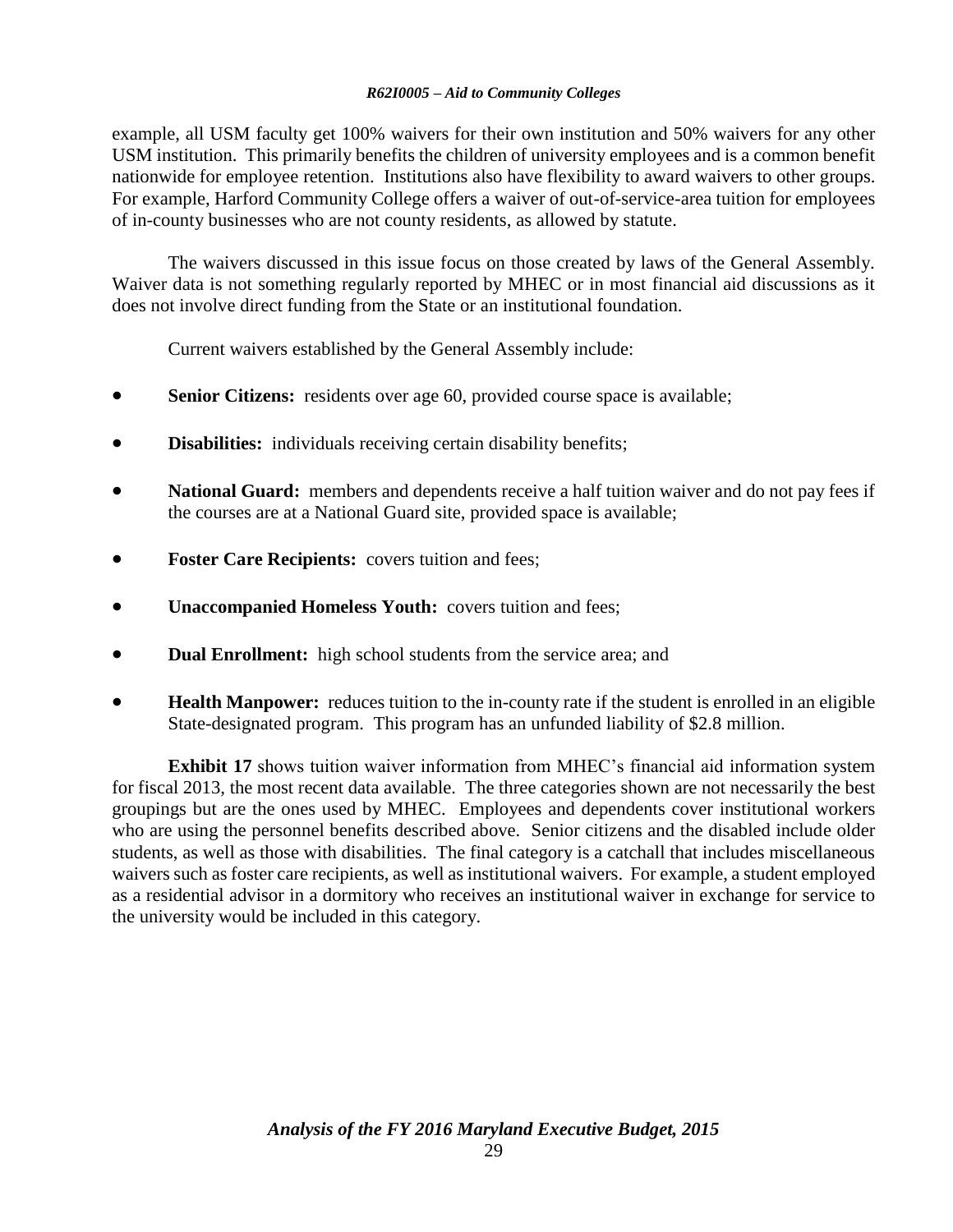|                           |                                           |     | Tuition waivers by Type and Sector<br><b>Fiscal 2013</b> |     |                                    |     |              |     |
|---------------------------|-------------------------------------------|-----|----------------------------------------------------------|-----|------------------------------------|-----|--------------|-----|
|                           | <b>Employees and</b><br><b>Dependents</b> |     | <b>Senior Citizen</b><br>and Disabled                    |     | <b>Other</b><br><b>Populations</b> |     | <b>Total</b> |     |
| <b>Community Colleges</b> | 2,333                                     | 32% | 6.165                                                    | 98% | 2.655                              | 48% | 11.153       | 58% |
| Four-year Institutions    | 4,972                                     | 68% | 135                                                      | 2%  | 2,857                              | 52% | 7,964        | 42% |
| <b>Total</b>              | 7,305                                     |     | 6,300                                                    |     | 5,512                              |     | 19,117       |     |

# **Exhibit 17 Tuition Waivers by Type and Sector**

Overall, community colleges account for 58% of all waivers at public institutions. This is particularly pronounced in the senior citizen and disabled category, where 98% of waiver recipients attend community colleges. The employee waiver is far more popular at four-year institutions, while the miscellaneous student category is about evenly split. By headcount, in fiscal 2013, community colleges had headcount enrollment of 145,085, while public four-year institutions had 165,488 students (including graduate students), so the disparate impact of waivers on community colleges becomes more pronounced considering their smaller headcount enrollment. Overall, 4.8% of community college students use nonemployee waivers versus 1.9% at the four-year institutions.

MACC strongly opposes additional waivers or expansion of existing waivers. While acknowledging the benefit of waivers to certain populations, MACC views waivers as an unfunded mandate from the State on local entities, rather than requiring an appropriation like a grant or scholarship program. This pushes the waivers' costs onto regularly enrolled students through increased tuition to cover those who now no longer have to pay. MACC estimates that community colleges absorb about \$8 million each year in waivers, which tuition-paying students have to pick up. Without knowing the average credit enrollment of a waiver recipient, DLS cannot verify that estimate. It is also very difficult to predict the enrollment a waiver will generate. For example, there is currently no precise definition of who an unaccompanied homeless youth is and if such an individual applies to residential campus housing, whether the individual's housing needs should be provided.

Two bills have been introduced in the 2015 legislative session that alter or expand waivers:

 HB 152 repeals the requirement that any student financial aid, other than a student loan, received by a specified disabled student must be applied *first* to pay the student's tuition prior to receiving an exemption from the payment of tuition at community colleges. This would allow this population to no longer have to apply all financial aid to the cost of education before the tuition is waived, meaning these students could keep, for example, a Pell grant, even though their tuition was waived. Again, this would cause the colleges to lose financial aid revenue as they would have to waive the full cost of tuition, instead of just the portion that was not covered by any financial aid the student was eligible to receive.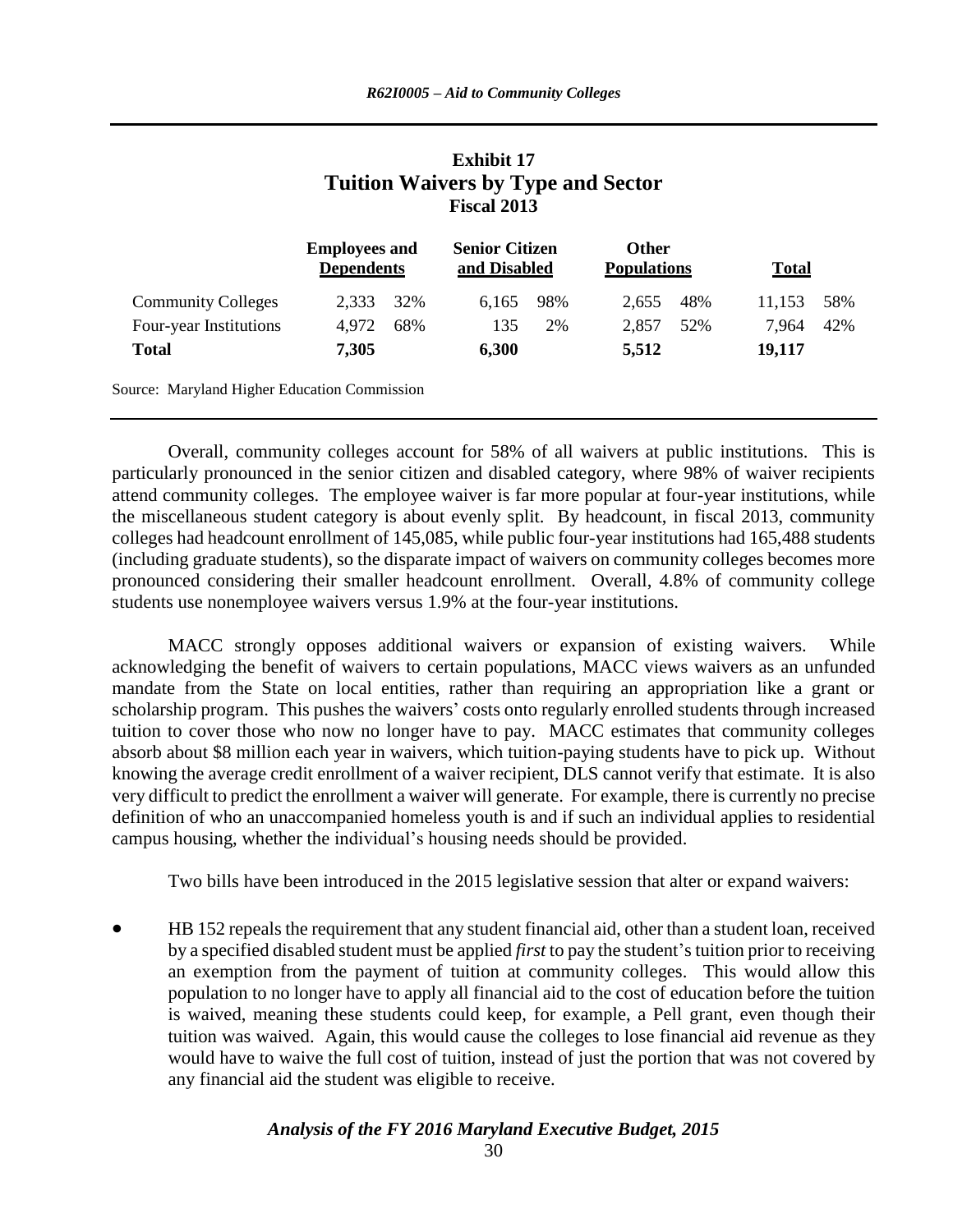SB 131 requires an exemption from the payment of tuition at BCCC for any student eligible for in-state tuition who is a graduate of a Baltimore City public high school and requires that a specified individual be counted in computing FTES enrollment at BCCC if the individual is enrolled in a class that is eligible for State support. This means that the student does not pay tuition, and the State has to count this individual in calculating the funding formula for the college.

**The Secretary should comment on whether waivers are an effective tool for improving access to higher education for unique student populations. Given the limitations of the data as currently reported, the Secretary should discuss whether waivers in the "Other Populations" category can be broken out to account for each type of waiver used at each community college so that the financial impact of entitlement waivers can be evaluated.** 

**The Secretary should also comment on whether there is any data on student outcomes by type of waiver.**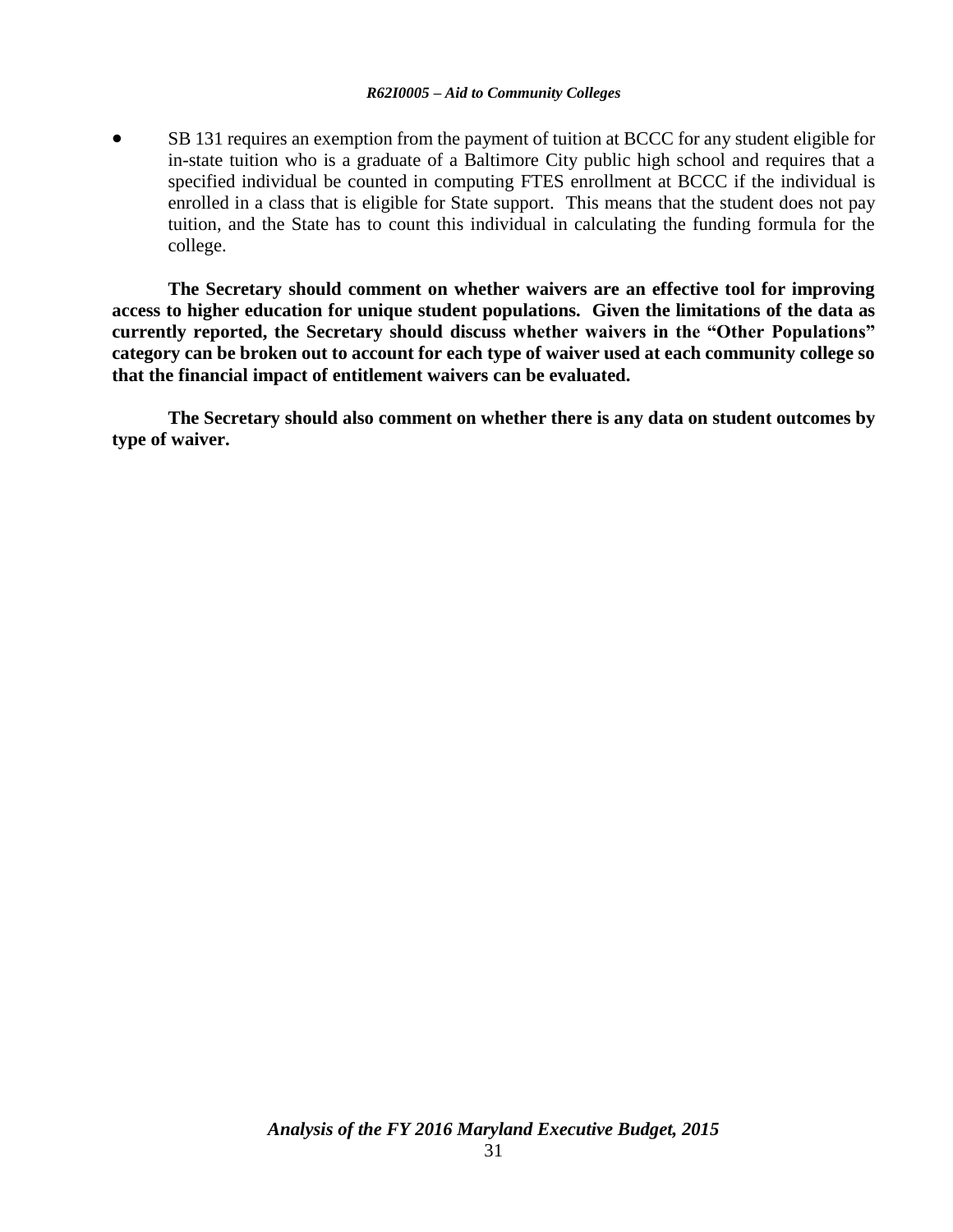# *Recommended Actions*

1. Strike the contingent reduction language on the Cade formula:

, provided that this appropriation shall be reduced by \$13,045,513 contingent upon the enactment of legislation reducing the required appropriation for formula aid to community colleges.

**Explanation:** This language is not necessary for the General Assembly to reduce the appropriation.

> **Amount Reduction**

2. Rerun the Cade funding formula in fiscal 2016 and apply hold harmless funding. This reduces the total funding from the allowance by \$11.7 million. This holds all local community colleges harmless to fiscal 2015 State support, except for Howard Community College and Prince George's Community College who have increases in State support. \$ 11,656,003 GF

### **Total General Fund Reductions \$ 11,656,003**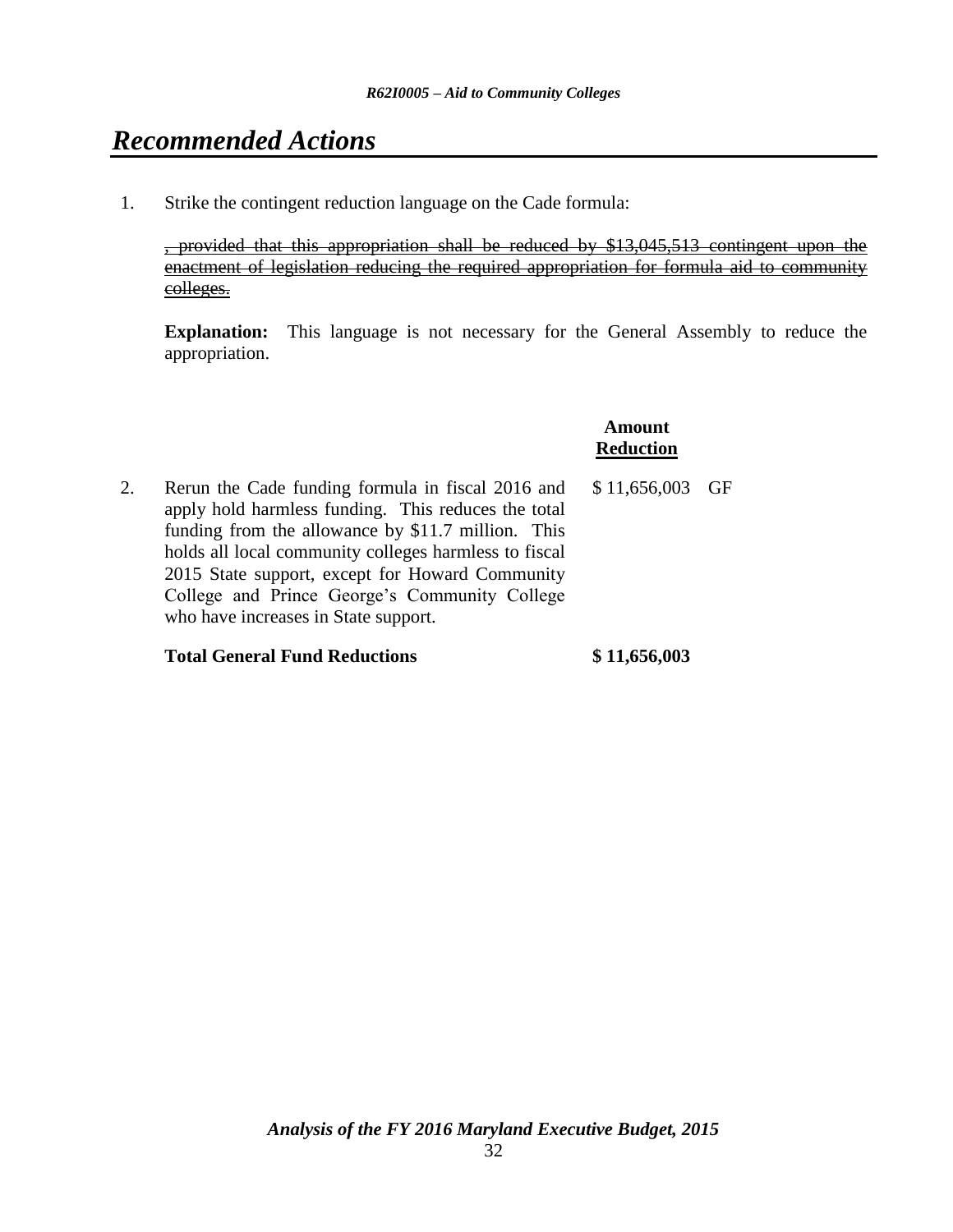# *Current and Prior Year Budgets*

# **Current and Prior Year Budgets Aid to Community Colleges**

**(\$ in Thousands)**

|                                        | General          | <b>Special</b>   | <b>Federal</b>   | Reimb.           |                  |
|----------------------------------------|------------------|------------------|------------------|------------------|------------------|
| <b>Fiscal 2014</b>                     | <b>Fund</b>      | Fund             | <b>Fund</b>      | <b>Fund</b>      | <b>Total</b>     |
| Legislative<br>Appropriation           | \$286,579        | \$0              | \$0              | \$0              | \$286,579        |
| Deficiency<br>Appropriation            | $-5,267$         | $\mathbf{0}$     | $\boldsymbol{0}$ | $\boldsymbol{0}$ | $-5,267$         |
| <b>Budget</b><br>Amendments            | $\boldsymbol{0}$ | $\mathbf{0}$     | $\boldsymbol{0}$ | $\boldsymbol{0}$ | $\boldsymbol{0}$ |
| Reversions and<br>Cancellations        | $\mathbf{0}$     | $\mathbf{0}$     | $\mathbf{0}$     | $\mathbf{0}$     | $\overline{0}$   |
| <b>Actual</b><br><b>Expenditures</b>   | \$281,311        | \$0              | \$0              | \$0              | \$281,311        |
| Fiscal 2015                            |                  |                  |                  |                  |                  |
| Legislative<br>Appropriation           | \$297,326        | \$0              | \$0              | \$0              | \$297,326        |
| Cost<br>Containment                    | $\boldsymbol{0}$ | $\boldsymbol{0}$ | $\boldsymbol{0}$ | $\boldsymbol{0}$ | $\boldsymbol{0}$ |
| <b>Budget</b><br>Amendments            | $\boldsymbol{0}$ | $\mathbf{0}$     | $\boldsymbol{0}$ | $\mathbf{0}$     | $\overline{0}$   |
| <b>Working</b><br><b>Appropriation</b> | \$297,326        | \$0              | \$0              | \$0              | \$297,326        |

Note: Numbers may not sum to total due to rounding. The fiscal 2015 working appropriation does not include January 2015 Board of Public Works reductions and deficiencies.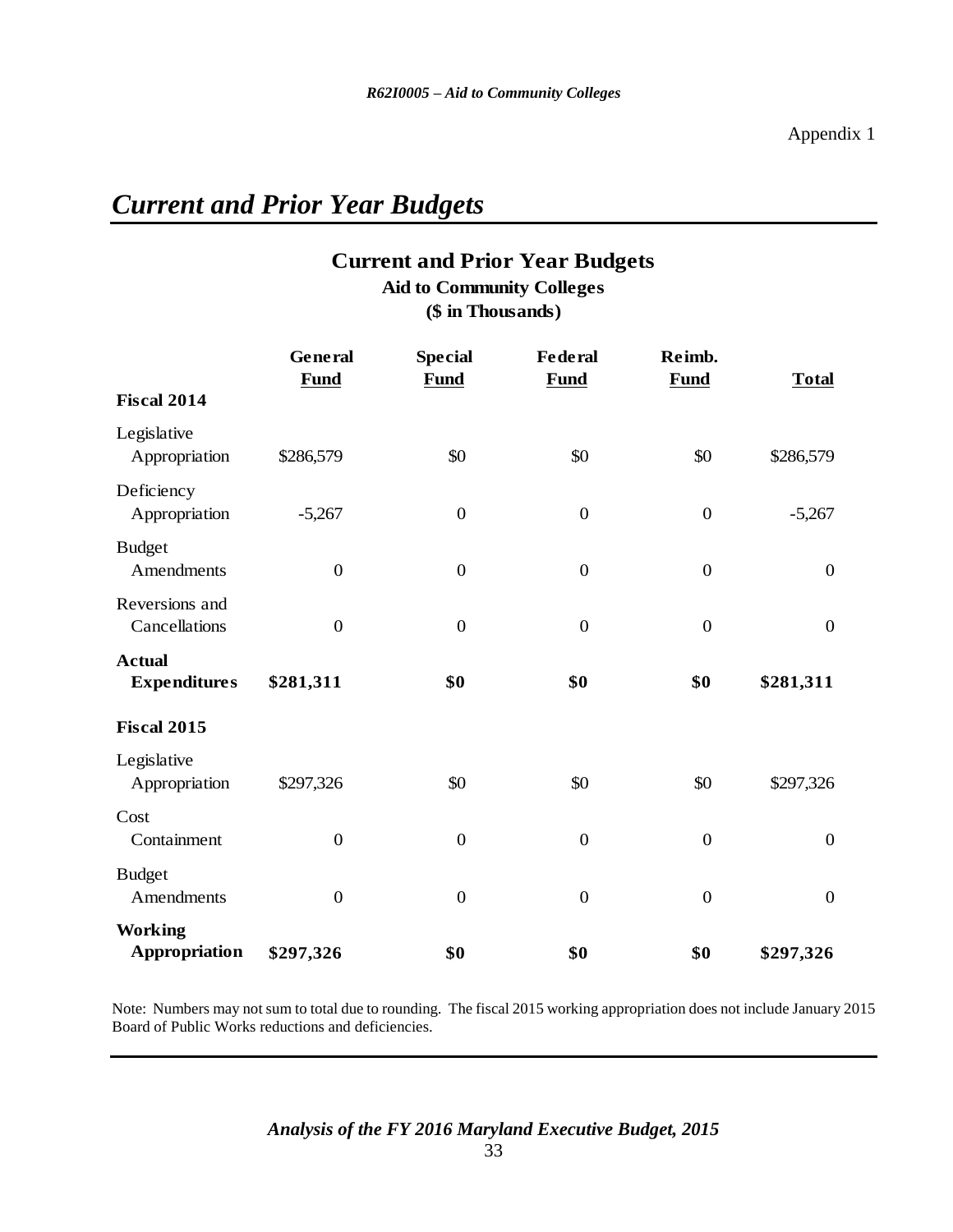## **Fiscal 2014**

The legislative appropriation for MHEC – Aid to Community Colleges decreased by \$5.3 million (all general funds) to reflect an across-the-board reduction for State pension reinvestment costs.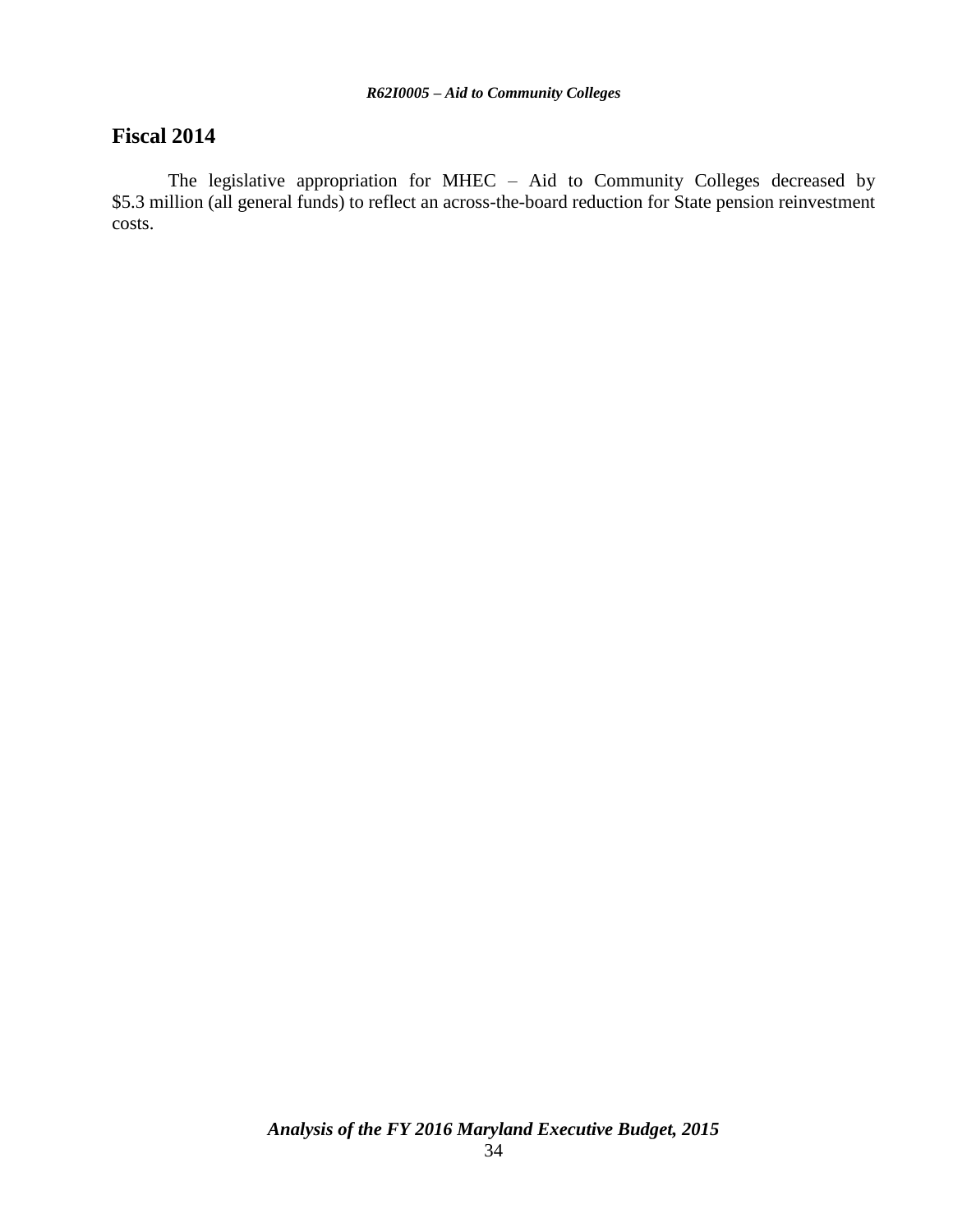## **Object/Fund Difference Report**

**Aid to Community Colleges**

|                                            | <b>FY 15</b>  |                |                  |                      |                |
|--------------------------------------------|---------------|----------------|------------------|----------------------|----------------|
|                                            | <b>FY 14</b>  | <b>Working</b> | FY 16            | FY 15 - FY 16        | <b>Percent</b> |
| Object/Fund                                | Actual        | Appropriation  | <b>Allowance</b> | <b>Amount Change</b> | <b>Change</b>  |
| <b>Objects</b>                             |               |                |                  |                      |                |
| Grants, Subsidies, and Contributions<br>12 | \$281,311,317 | \$297,325,898  | \$307,312,567    | \$9,986,669          | 3.4%           |
| <b>Total Objects</b>                       | \$281,311,317 | \$297,325,898  | \$307,312,567    | \$9,986,669          | 3.4%           |
| <b>Funds</b>                               |               |                |                  |                      |                |
| General Fund<br>01                         | \$281,311,317 | \$297,325,898  | \$307,312,567    | \$9,986,669          | 3.4%           |
| <b>Total Funds</b>                         | \$281,311,317 | \$297,325,898  | \$307,312,567    | \$9,986,669          | 3.4%           |

Note: The fiscal 2015 working appropriation does not include January 2015 Board of Public Works reductions and deficiencies. The fiscal 2016 allowance does not reflect contingent or across-the-board reductions.